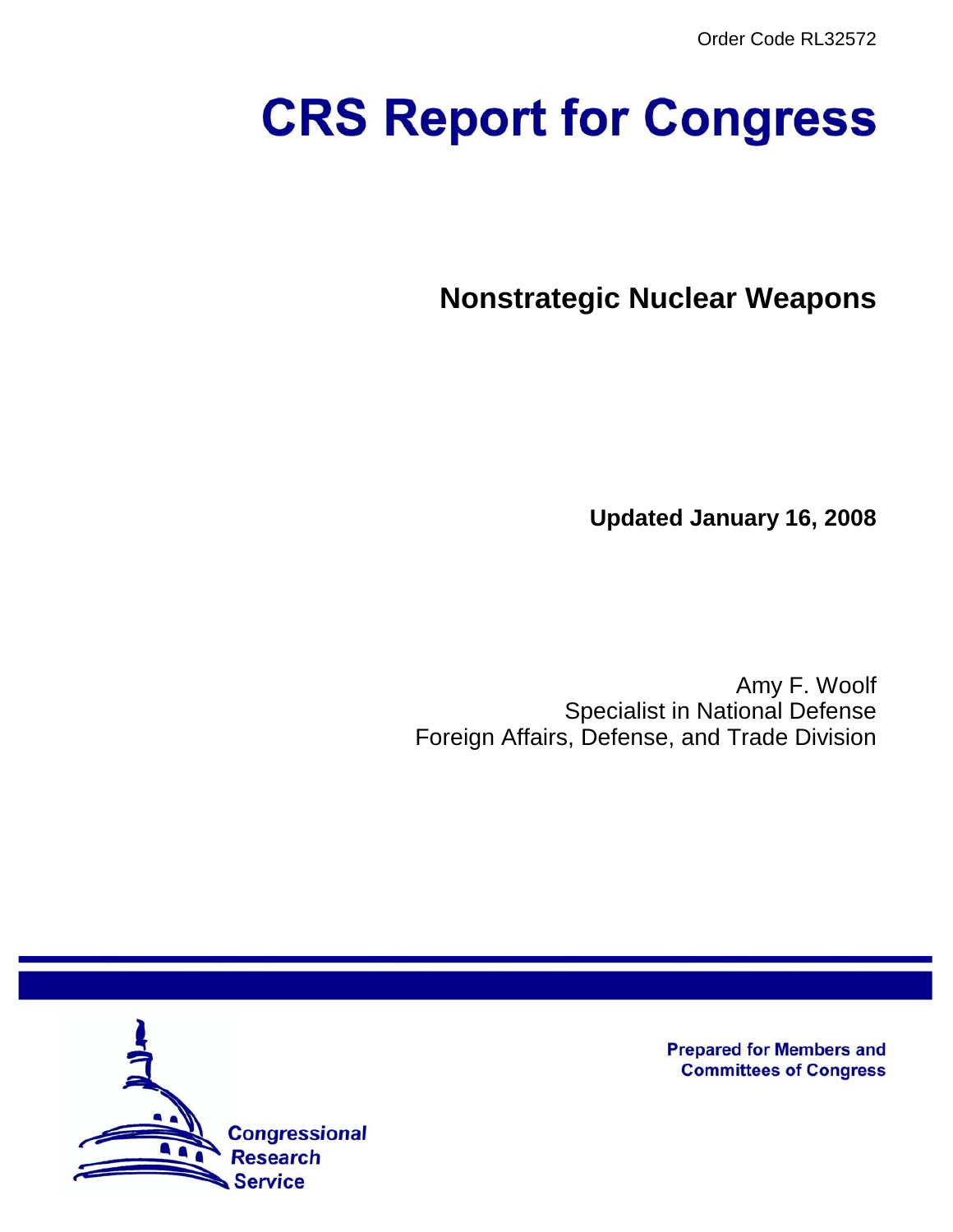## Nonstrategic Nuclear Weapons

## **Summary**

During the Cold War, the United States and Soviet Union both deployed thousands of "nonstrategic" nuclear weapons that were intended to be used in support of troops in the field during a conflict. These included nuclear mines; artillery; short, medium, and long-range ballistic missiles; cruise missiles; and gravity bombs. In contrast with the longer-range "strategic" nuclear weapons, these weapons had a lower profile in policy debates and arms control negotiations. At the end of the 1980s, before the demise of the Soviet Union, each nation still had thousands of these weapons deployed with their troops in the field, aboard naval vessels, and on aircraft.

In 1991, both the United States and Soviet Union announced that they would withdraw most and eliminate many of their nonstrategic nuclear weapons. The United States now retains approximately 1,100 nonstrategic nuclear weapons, with a few hundred deployed with aircraft in Europe and the remaining stored in the United States. Estimates vary, but experts believe Russia still has between 3,000 and 8,000 warheads for nonstrategic nuclear weapons in its arsenal. The Bush Administration has not announced any further reductions in U.S. nonstrategic nuclear weapons; to the contrary, it has indicated that nuclear weapons remain essential to U.S. national security interests. In addition, Russia has increased its reliance on nuclear weapons in its national security concept. Some analysts argue that Russia has backed away from its commitments from 1991 and may develop and deploy new types of nonstrategic nuclear weapons.

Analysts have identified a number of issues with the continued deployment of U.S. and Russian nonstrategic nuclear weapons. These include questions about the safety and security of Russia's weapons and the possibility that some might be lost, stolen, or sold to another nation or group; questions about the role of these weapons in U.S. and Russian security policy, and the likelihood that either nation might use these weapons in a regional contingency with a non-nuclear nation; questions about the role that these weapons play in NATO policy and whether there is a continuing need for the United States to deploy these weapons at bases overseas; and questions about the relationship between nonstrategic nuclear weapons and U.S. nonproliferation policy, particularly whether a U.S. policy that views these weapons as a militarily useful tool might encourage other nations to acquire their own nuclear weapons, or at least complicate U.S. policy to discourage such acquisition.

Some argue that these weapons do not create any problems and the United States should not alter its policy. Others, however, argue that the United States should reduce its reliance on these weapons and encourage Russia to do the same. Many have suggested that the United States and Russia expand efforts to cooperate on ensuring the safe and secure storage and elimination of these weapons, possibly by negotiating an arms control treaty that would limit these weapons and allow for increased transparency in monitoring their deployment and elimination. The second session of 110<sup>th</sup> Congress may review some of these proposals.

This report will be updated as needed.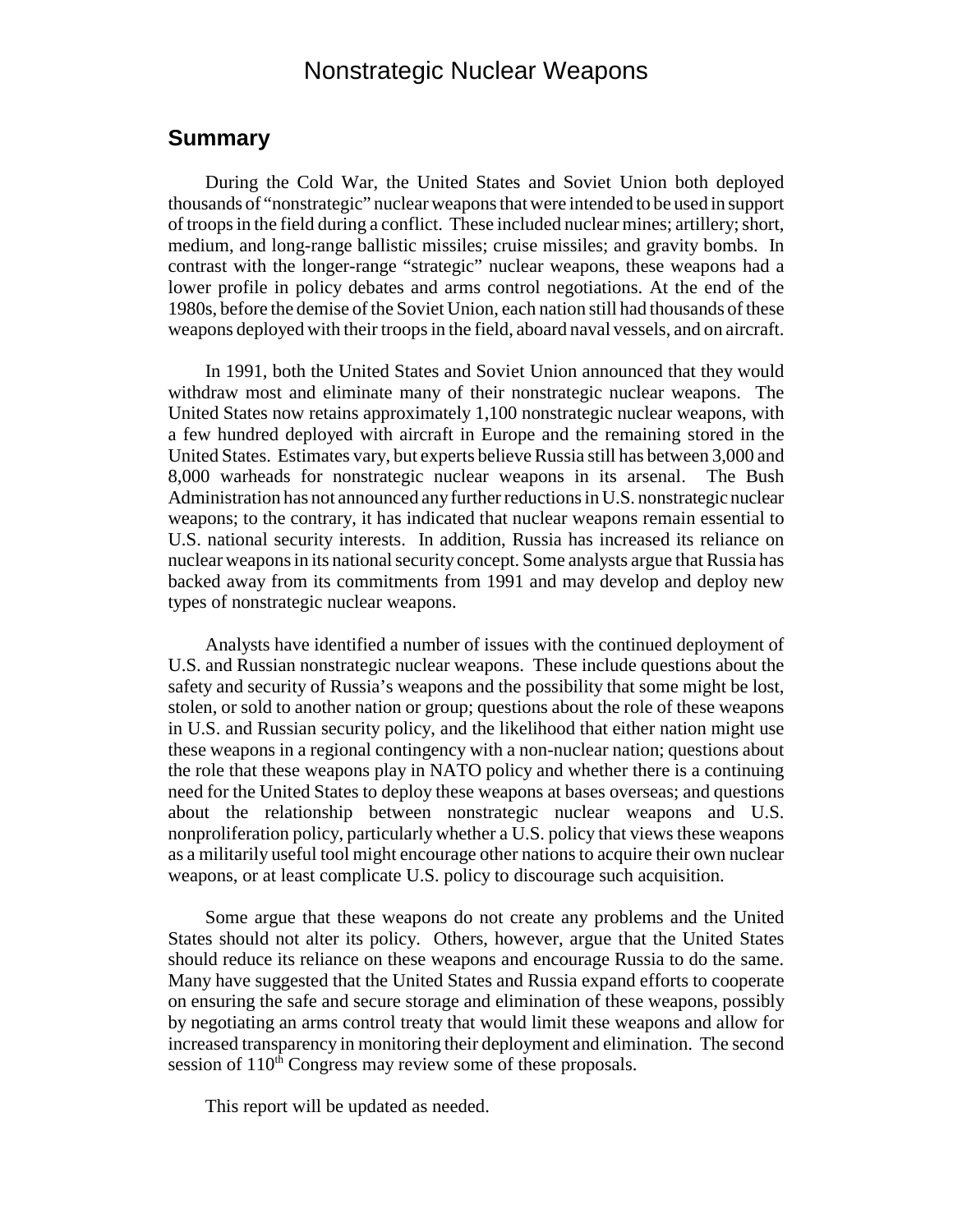# **Contents**

| The Distinction Between Strategic and Nonstrategic Nuclear Weapons 4                                                             |
|----------------------------------------------------------------------------------------------------------------------------------|
|                                                                                                                                  |
|                                                                                                                                  |
|                                                                                                                                  |
|                                                                                                                                  |
|                                                                                                                                  |
| Soviet Nonstrategic Nuclear Weapons During the Cold War  8                                                                       |
|                                                                                                                                  |
|                                                                                                                                  |
|                                                                                                                                  |
|                                                                                                                                  |
|                                                                                                                                  |
| U.S. Nonstrategic Nuclear Weapons after the Cold War  12                                                                         |
|                                                                                                                                  |
|                                                                                                                                  |
| Russian Nonstrategic Nuclear Weapons after the Cold War  15                                                                      |
|                                                                                                                                  |
|                                                                                                                                  |
|                                                                                                                                  |
|                                                                                                                                  |
| Safety and Security of Russian Nonstrategic Nuclear Weapons  19<br>The Role of Nonstrategic Nuclear Weapons in Russia's National |
|                                                                                                                                  |
| The Role of Nonstrategic Nuclear Weapons in U.S. National                                                                        |
|                                                                                                                                  |
| The Role of Nonstrategic Nuclear Weapons in NATO Policy and                                                                      |
|                                                                                                                                  |
| The Relationship Between Nonstrategic Nuclear Weapons and                                                                        |
|                                                                                                                                  |
|                                                                                                                                  |
|                                                                                                                                  |
|                                                                                                                                  |
|                                                                                                                                  |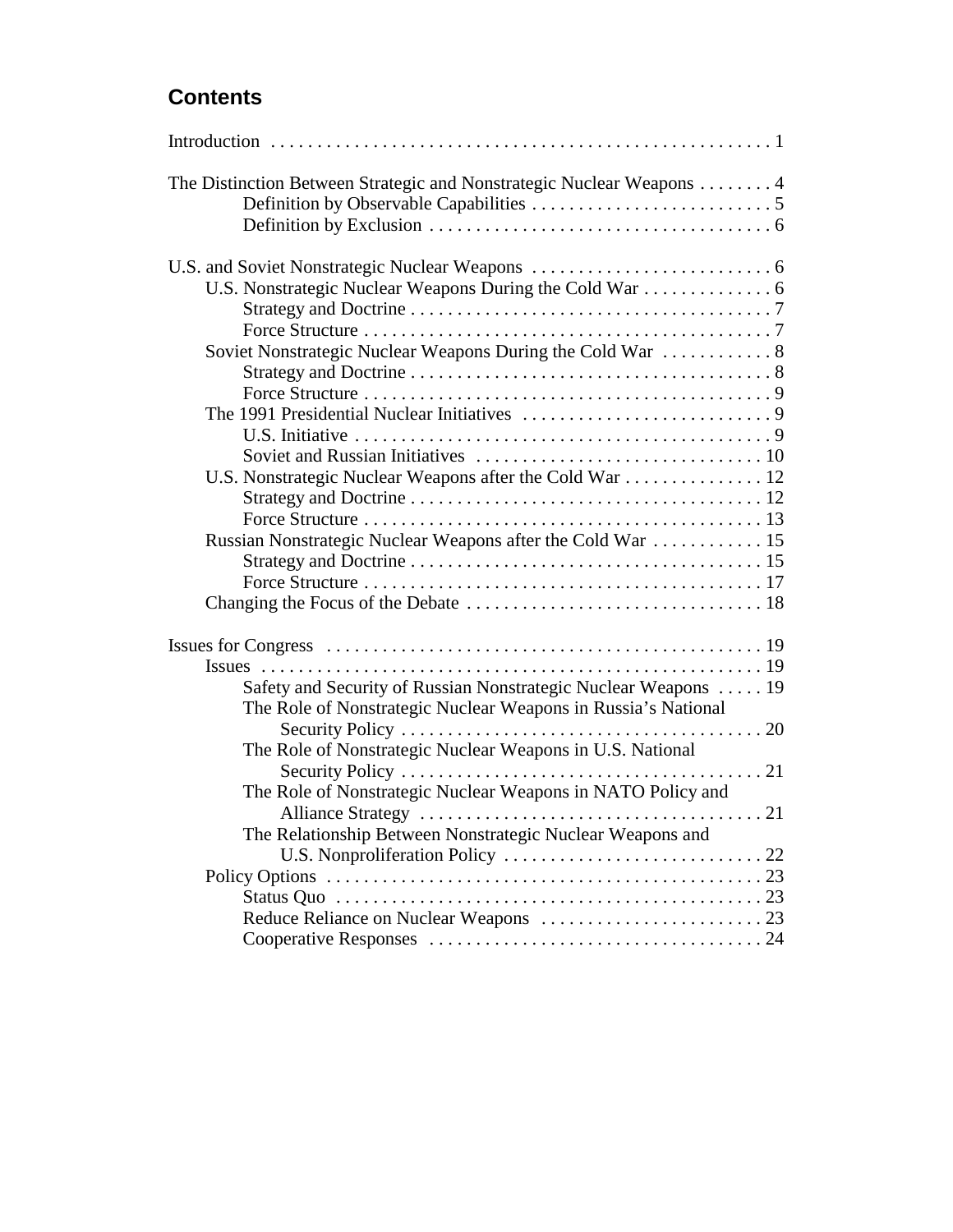# Nonstrategic Nuclear Weapons

## **Introduction**

During the Cold War, nuclear weapons were central to the U.S. strategy of deterring Soviet aggression against the United States and U.S. allies. Towards this end, the United States deployed a wide variety of systems that could carry nuclear warheads. These included nuclear mines; artillery; short, medium, and long range ballistic missiles; cruise missiles; and gravity bombs. The United States deployed these weapons with its troops in the field, aboard aircraft, on surface ships, on submarines, and in fixed, land-based launchers. The United States articulated a complex strategy, and developed detailed operational plans, that would guide the use of these weapons in the event of a conflict with the Soviet Union and its allies.

Most public discussions about U.S. and Soviet nuclear weapons — including discussions about perceived imbalances between the two nations' forces and discussions about the possible use of arms control measures to reduce the risk of nuclear war and limit or reduce the numbers of nuclear weapons — have focused on long-range, or strategic, nuclear weapons. These include long-range land-based intercontinental ballistic missiles (ICBMs), submarine-launched ballistic missiles (SLBMs), and heavy bombers that carry cruise missiles or gravity bombs. These were the weapons that the United States and Soviet Union deployed so that they could threaten destruction of central military, industrial, and leadership facilities in the other country — the weapons of global nuclear war. But both nations also deployed thousands of nuclear weapons outside their own territories with their troops in the field. These weapons usually had less explosive power and were deployed with launchers that would deliver them to shorter ranges than strategic nuclear weapons. They were intended for use by troops on the battlefield or within the theater of battle to achieve more limited, or tactical, objectives.

These "nonstrategic" nuclear weapons did not completely escape public discussion or arms control debates. Their profile rose in the early 1980s when U. S. plans to deploy new cruise missiles and intermediate-range ballistic missiles in Europe, as a part of NATO's nuclear strategy, ignited large public protests in many NATO nations. Their high profile returned later in the decade when the United States and Soviet Union signed the1987 Intermediate Range Nuclear Forces (INF) Treaty and eliminated medium and intermediate range ballistic and cruise missiles. Then, in 1991, President George Bush, and Soviet President Mikhail Gorbachev, each announced that they would withdraw from deployment most of their nonstrategic nuclear weapons and eliminate many of them.

These 1991 announcements, coming after the abortive coup in Moscow in July 1991, but months before the December1991 collapse of the Soviet Union, responded to growing concerns about the safety and security of Soviet nuclear weapons at a time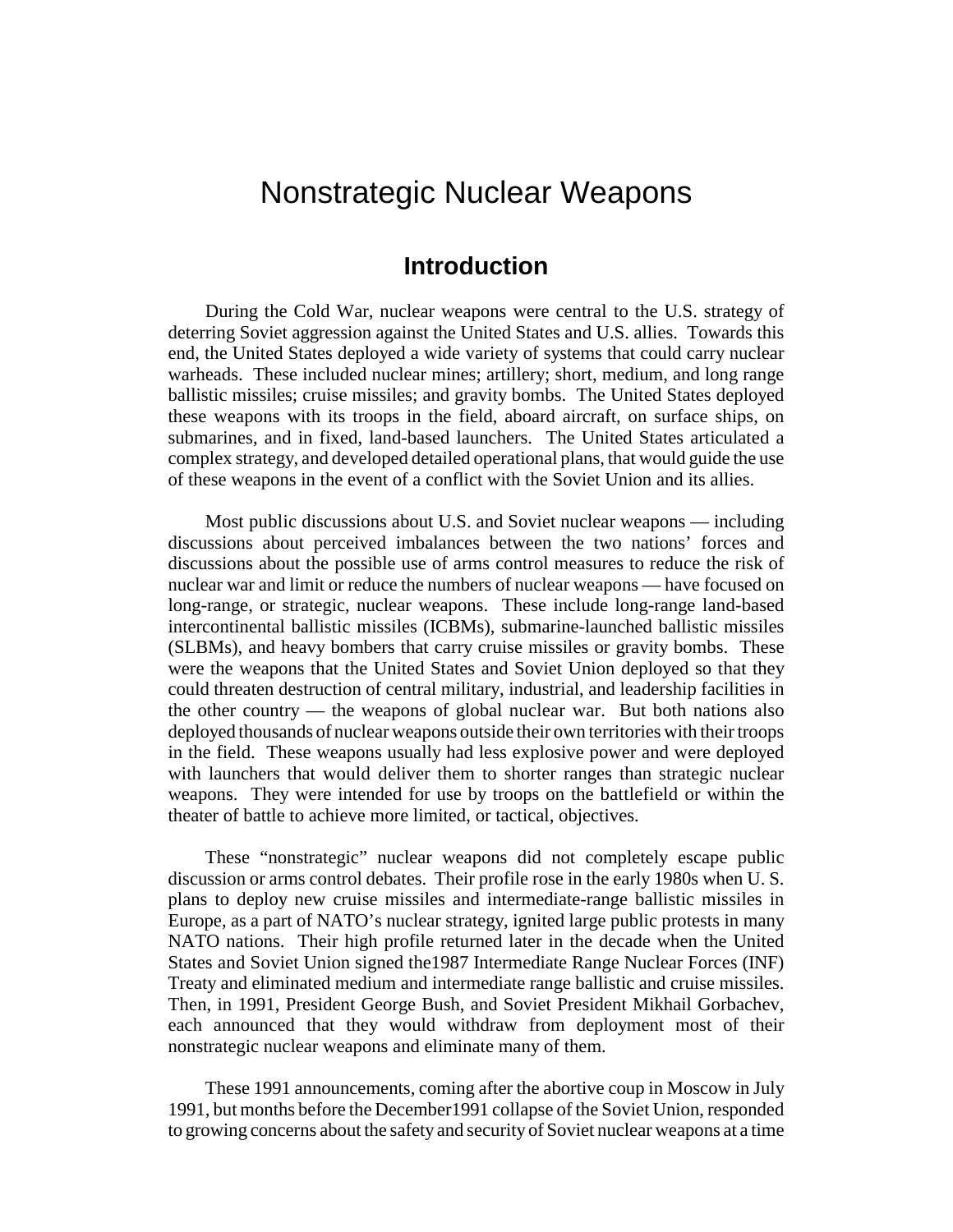of growing political and economic upheaval in that nation. It also allowed the United States to alter its forces in response to easing tensions and the changing international security environment. Consequently, for many in the general public, these initiatives appeared to address and *solve* the problems associated with nonstrategic nuclear weapons. Moreover, although the United States and Russia included these weapons in some of their arms control discussions, most of their arms control efforts during the rest of that decade focused on implementing the 1991 Strategic Arms Reduction Treaty (START) and negotiating deeper reductions in strategic nuclear weapons.

The lack of public attention did not, however, reflect a total absence of questions or concerns about nonstrategic nuclear weapons. In 1997, President Clinton and Russia's President Boris Yeltsin signed a framework agreement that stated they would address measures related to nonstrategic nuclear weapons in a potential START III Treaty. Further, during the 1990s, outside analysts, officials in the U.S. government, and many Members of Congress raised continuing questions about the safety and security of Russia's remaining nonstrategic nuclear weapons. Congress also sought a more detailed accounting of Russia's weapons in legislation passed in the late 1990s. Analysts have also questioned the role that these weapons might play in Russia's evolving national security strategy, the rationale for their continued deployment in the U.S. nuclear arsenal, and their relationship to U.S. nuclear nonproliferation policy. The terrorist attacks of September 11, 2001 also reminded people of the catastrophic consequences that might ensue if terrorists were to acquire and use nuclear weapons, with continuing attention focused on the potentially insecure stock of Russian nonstrategic nuclear weapons. Many analysts outside government have argued that the United States and Russia should pursue a formal arms control treaty, possibly including other nuclear weapons states, to reduce and eliminate these weapons.

These weapons have returned to the public eye in recent months. In early 2007, Russia threatened to withdraw from the INF Treaty in response to U.S. plans to deploy a ballistic missile defense radar in the Czech republic and interceptor missiles in Poland.<sup>1</sup> Some analysts speculated that the Russian desire for relief from the INF Treaty had as much to do with its growing interest in deploying a new generation of medium-range missiles as it did with the U.S. missile defense plans. Some even suggested that the international community explore the possible extension of the INF Treaty to other nations, to address Russia's growing concerns with emerging missile programs.2

The Bush Administration has not, however, adopted a policy of reducing or eliminating nonstrategic nuclear weapons. When it announced the results of its nuclear posture review in early 2002, it did not outline any changes to the U.S. deployment of nonstrategic nuclear weapons at bases in Europe; it stated that NATO would address the future of those weapons. It also did not discuss these weapons with Russia during arms control negotiations in 2002. Instead, the Strategic Offensive Reductions Treaty (Moscow Treaty) signed in May 2003 limits only the

<sup>&</sup>lt;sup>1</sup> Finn, Peter. "Anti-missile Plan by U.S. Strains Ties with Russia." *Washington Post*, February 21, 2007.

<sup>2</sup> Ryan, Kevin. "Expand or Scrap Missile Ban." *Los Angeles Times*, October 16, 2007.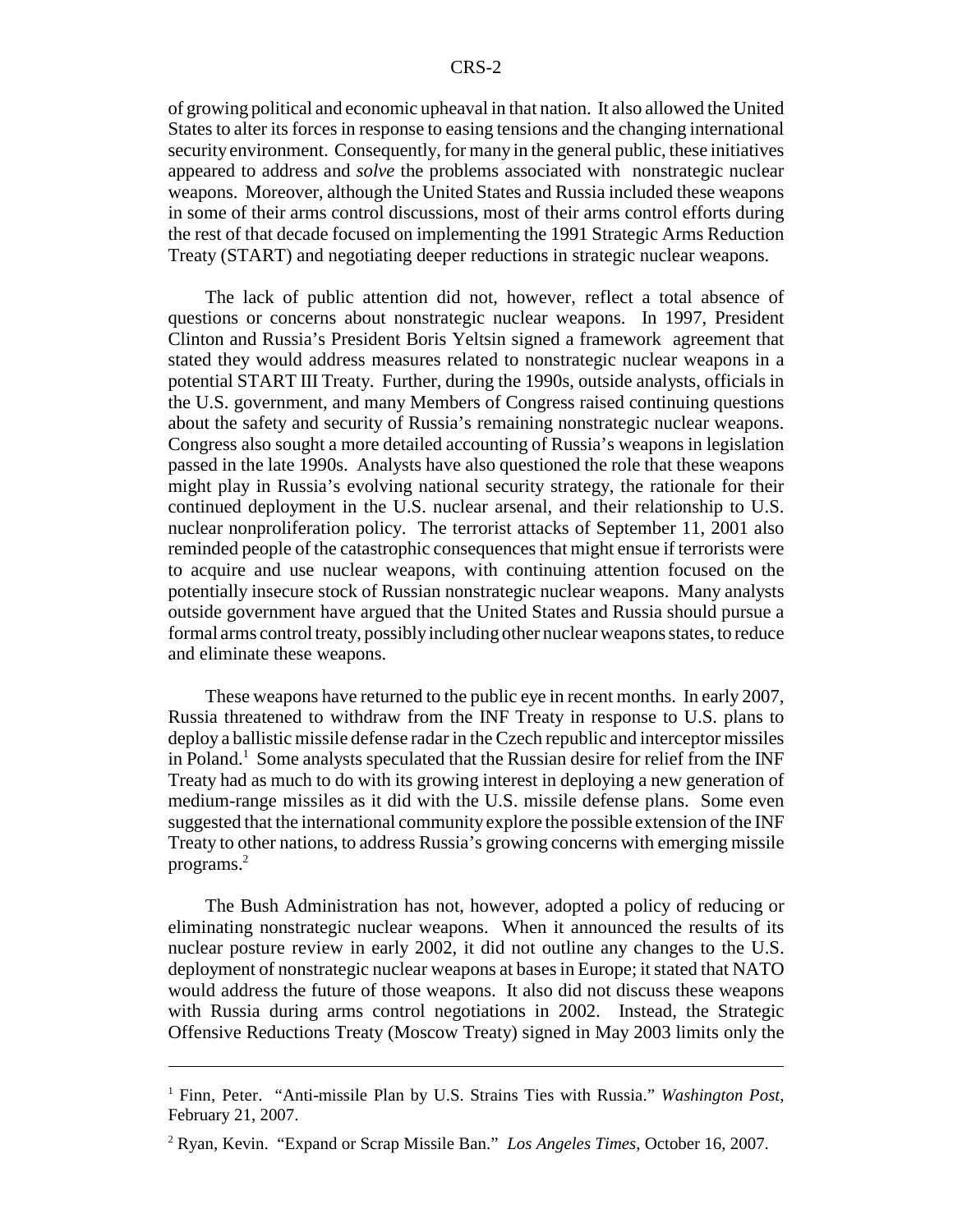number of operationally deployed warheads on strategic nuclear weapons. Further, the Bush Administration sought funding for a study to determine whether the United States could modify an existing nuclear weapon to improve its capability as a "robust nuclear earth penetrator" — a weapon that could attack and destroy hardened and deeply buried targets. The Bush Administration argued that such a weapon would enhance the U.S. nuclear deterrent and improve U.S. security by improving the U.S. ability to hold at risk key assets of emerging adversaries. However, in the face of strong congressional opposition, the Administration reportedly withdrew its request for funding during the FY2006 authorization and appropriations process.

Many analysts outside government, and some Members of Congress, have argued that the Bush Administration's policies not only ignore the potential risks from Russia's nonstrategic nuclear weapons, but could also "ignite a new arms race" by raising the perceived utility of nuclear weapons. This report will review the debate over the implications of the Administration's policy in a later section. It is worth noting at this point, however, that the Bush Administration's policy represents a stark reversal from trends and debates during the late 1990s. At that time, debates in the nuclear weapons policy community focused on whether the United States should retain its relatively small arsenal of nonstrategic nuclear weapons (when compared with the size of the Russia arsenal) or offer to reduce those weapons as a part of an effort to reduce and secure the remaining Russian arsenal. The Bush Administration initially quieted discussions about nonstrategic nuclear weapons arms control and, instead, began to consider how the United States can maintain or enhance its own stockpile of these weapons while discouraging the acquisition of nuclear weapons by other nations.

In the past few years, in response to the Administration's emphasis on the role that U.S. nuclear weapons can play in deterring or defeating nations armed with weapons of mass destruction, and in response to requests for funding for studies on new nuclear weapons, Congress had begun to review and debate the Administration's plans for U.S. nuclear weapons. These debates have not focused on the difference between strategic and nonstrategic nuclear weapons or on the particular concerns that have been raised about nonstrategic nuclear weapons in the past decade. Instead, they have explored, in greater detail, Administration requests for funding for research into new types of nuclear weapons. Congress has also required that the next Administration conduct a new review of U.S. nuclear weapons posture and programs in the FY2008 Defense Authorization Bill (H.Rept. 110-477). As the United States studies possible changes to its nuclear force structure that might include the deployment of new nuclear weapons, nonstrategic nuclear weapons may again rise to a higher profile. Congress might then pursue a broader debate about nonstrategic nuclear weapons and consider further measures to either broaden or narrow the role of these weapons in U.S. national security policy.

In addition, Congress has remained concerned about the potential risks associated with Russia's continuing deployment of nonstrategic nuclear weapons. The FY2006 Defense Authorization Act (P.L.109-163) contained two provisions that called for further study on these weapons. Section 1212 mandated that the Secretary of Defense submit a report that would determine whether increased transparency and further reductions in U.S. and Russian nonstrategic nuclear weapons are in the U.S. national security interest; Section 3115 called on the Secretary of Energy to submit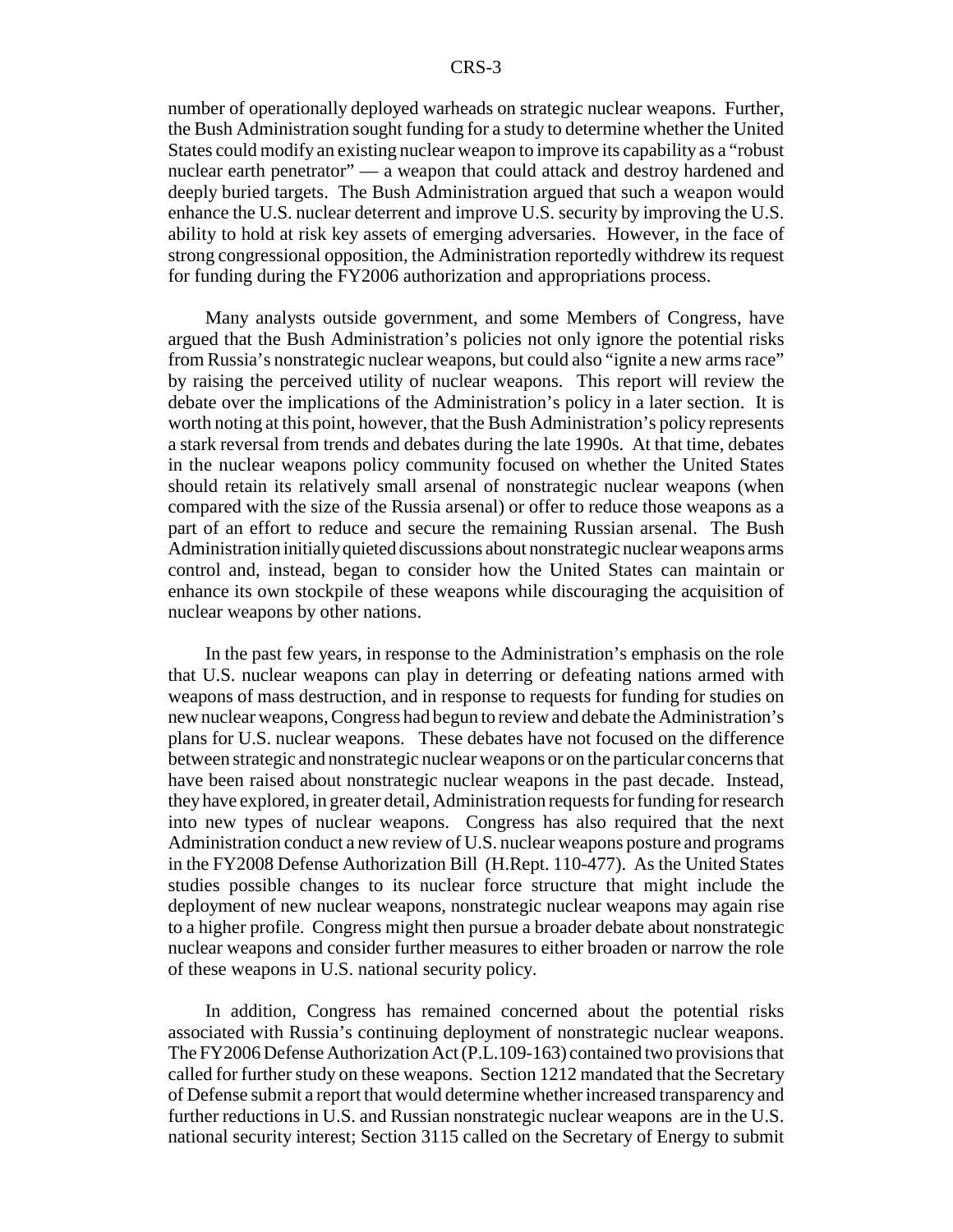a report on what steps the United States might take to bring about progress in improving the accounting for and security of Russia's nonstrategic nuclear weapons. Further, H.R. 5017, a Bill to ensure implementation of the 9/11 Commission Report recommendations, included a provision (Sec. 334) that called on the Secretary of Defense to submit a report that detailed U.S. efforts to encourage Russia to provide a detailed accounting of its force of nonstrategic nuclear weapons. It also authorized \$5 million for the U.S. to assist Russia in completing an inventory of these weapons. The 109<sup>th</sup> Congress did not address this bill or its components in any detail. In the  $110<sup>th</sup> Congress, H.R.$  1 sought to ensure the implementation of the  $9/11$  Commission Report recommendations. However, in its final form (P.L. 110-53), it did not include any references to Russia's nonstrategic nuclear weapons.

This report provides basic information about U.S. and Russian nonstrategic nuclear weapons. It begins with a brief discussion of the differences between strategic and nonstrategic nuclear weapons. It then provides some historical background, describing the numbers and types of nonstrategic nuclear weapons deployed by both nations during the Cold War and in the past decade; the policies that guided the deployment and prospective use of these weapons; and the measures that the two sides have taken to reduce, eliminate, and, more recently, augment their forces. The report reviews the issues that have been raised with regards to U.S. and Russian nonstrategic nuclear weapons, essentially identifying the "problems" many associate with the continued deployment of these weapons. It concludes with a review of policy options, or "solutions" for the preceding problems, that might be explored by Congress, the United States, Russia, and other nations.

# **The Distinction Between Strategic and Nonstrategic Nuclear Weapons**

The distinction between strategic and nonstrategic (also known as tactical) nuclear weapons reflects the military definitions of, on the one hand, a strategic mission and, on the other hand, the tactical use of nuclear weapons. According to the Department of Defense Dictionary of Military Terms,<sup>3</sup> a strategic mission is:

Directed against one or more of a selected series of enemy targets with the purpose of progressive destruction and disintegration of the enemy's warmaking capacity and will to make war. Targets include key manufacturing systems, sources of raw material, critical material, stockpiles, power systems, transportation systems, communication facilities, and other such target systems. As opposed to tactical operations, strategic operations are designed to have a long-range rather than immediate effect on the enemy and its military forces.

In contrast, the tactical use of nuclear weapons is defined as "the use of nuclear weapons by land, sea, or air forces against opposing forces, supporting installations or facilities, in support of operations that contribute to the accomplishment of a

<sup>&</sup>lt;sup>3</sup> This dictionary, and these definitions can be found on the DOD website at [http://www.dtic.mil/doctrine/jel/doddict/index.html].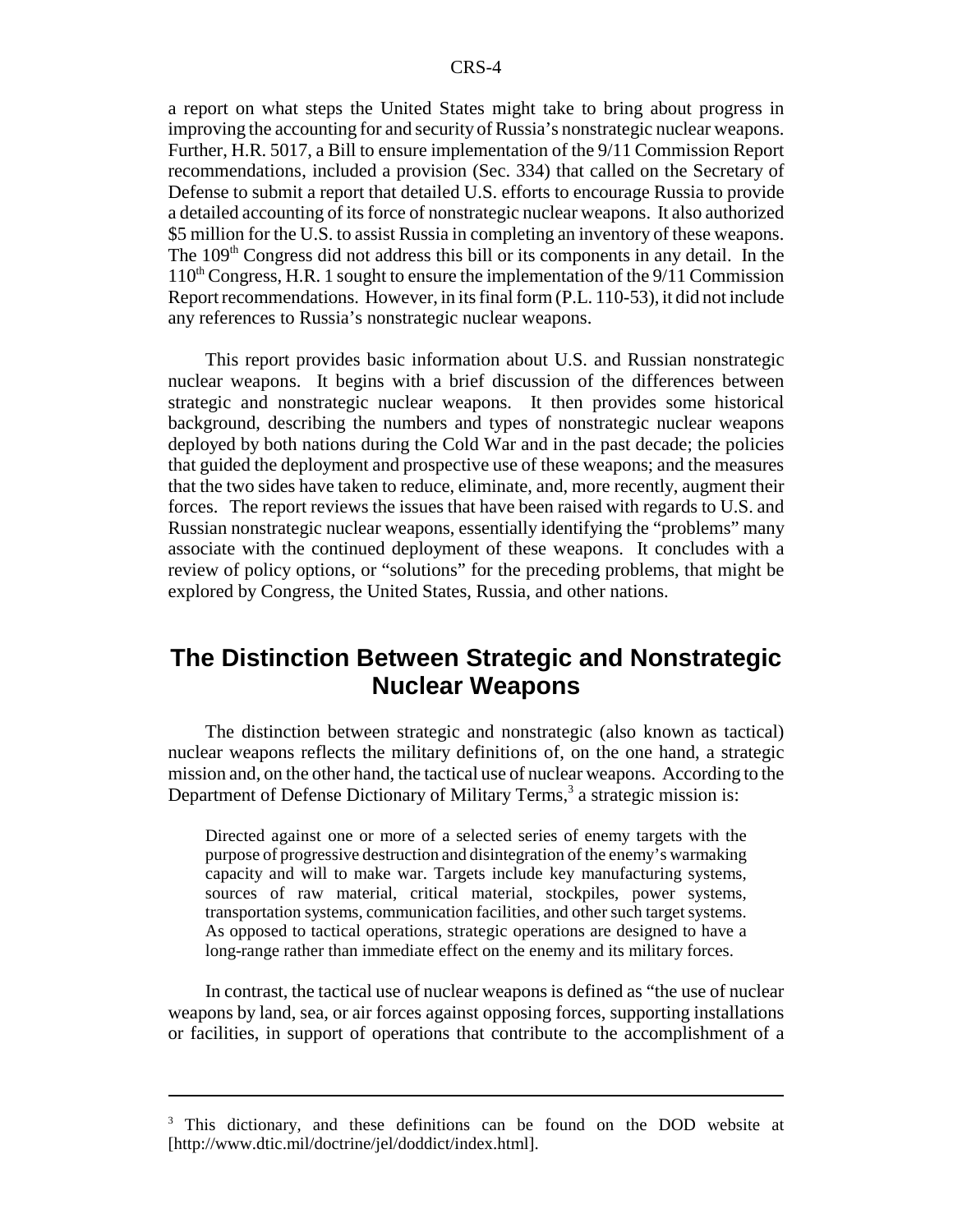military mission of limited scope, or in support of the military commander's scheme of maneuver, usually limited to the area of military operations."

**Definition by Observable Capabilities.** During the Cold War, it was relatively easy to distinguish between strategic and nonstrategic nuclear weapons because each type had different capabilities that were better suited to the different missions.

*Definition by Range of Delivery Vehicles.* The long-range missiles and heavy bombers deployed on U.S. territory and missiles deployed in ballistic missile submarines had the range and destructive power to attack and destroy military, industrial, and leadership targets central to the Soviet Union's ability to prosecute the war. At the same time, with their large warheads and relatively limited accuracies (at least during the earlier years of the Cold War), these weapons were not suited for attacks associated with tactical or battlefield operations. Nonstrategic nuclear weapons, in contrast, were not suited for strategic missions because they lacked the range to reach targets inside the Soviet Union (or, for Soviet weapons, targets inside the United States). But, because they were often small enough to be deployed with troops in the field or at forward bases, the United States and Soviet Union could have used them to attack targets in the theater of the conflict, or on the battlefield itself, to support more limited military missions.

Even during the Cold War, however, the United States and Russia deployed nuclear weapons that defied the standard understanding of the difference between strategic and nonstrategic nuclear weapons. For example, both nations considered weapons based on their own territories that could deliver warheads to the territory of the other nation to be "strategic" because they had the range needed to reach targets inside the other nation's territory. But some early Soviet submarine-launched ballistic missiles had relatively short (i.e. 500 mile) ranges, and the submarines patrolled close to U.S. shores to ensure that the weapons could reach their strategic targets. Conversely, in the 1980s the United States considered sea-launched cruise missiles (SLCMs) deployed on submarines or surface ships to be nonstrategic nuclear weapons. But, if these vessels were deployed close to Soviet borders, these weapons could have destroyed many of the same targets as U.S. strategic nuclear weapons. Similarly, U.S. intermediate-range missiles that were deployed in Europe, which were considered nonstrategic by the United States, could reach central, strategic targets in the Soviet Union.

Furthermore, some weapons that had the range to reach "strategic" targets on the territory of the other nations could also deliver tactical nuclear weapons in support of battlefield or tactical operations. Soviet bombers could be equipped with nuclear-armed anti-ship missiles; U.S. bombers could also carry anti-ship weapons and nuclear mines. Hence, the range of the delivery vehicle does not always correlate with the types of targets or objectives associated with the warhead carried on that system. This relationship between range and mission has become even more clouded since the end of the Cold War because the United States and Russia have retired many of the shorter and medium-range delivery systems considered to be nonstrategic nuclear weapons. Further, both nations may develop the capability to use their longer-range "strategic" systems to deliver warheads to a full range of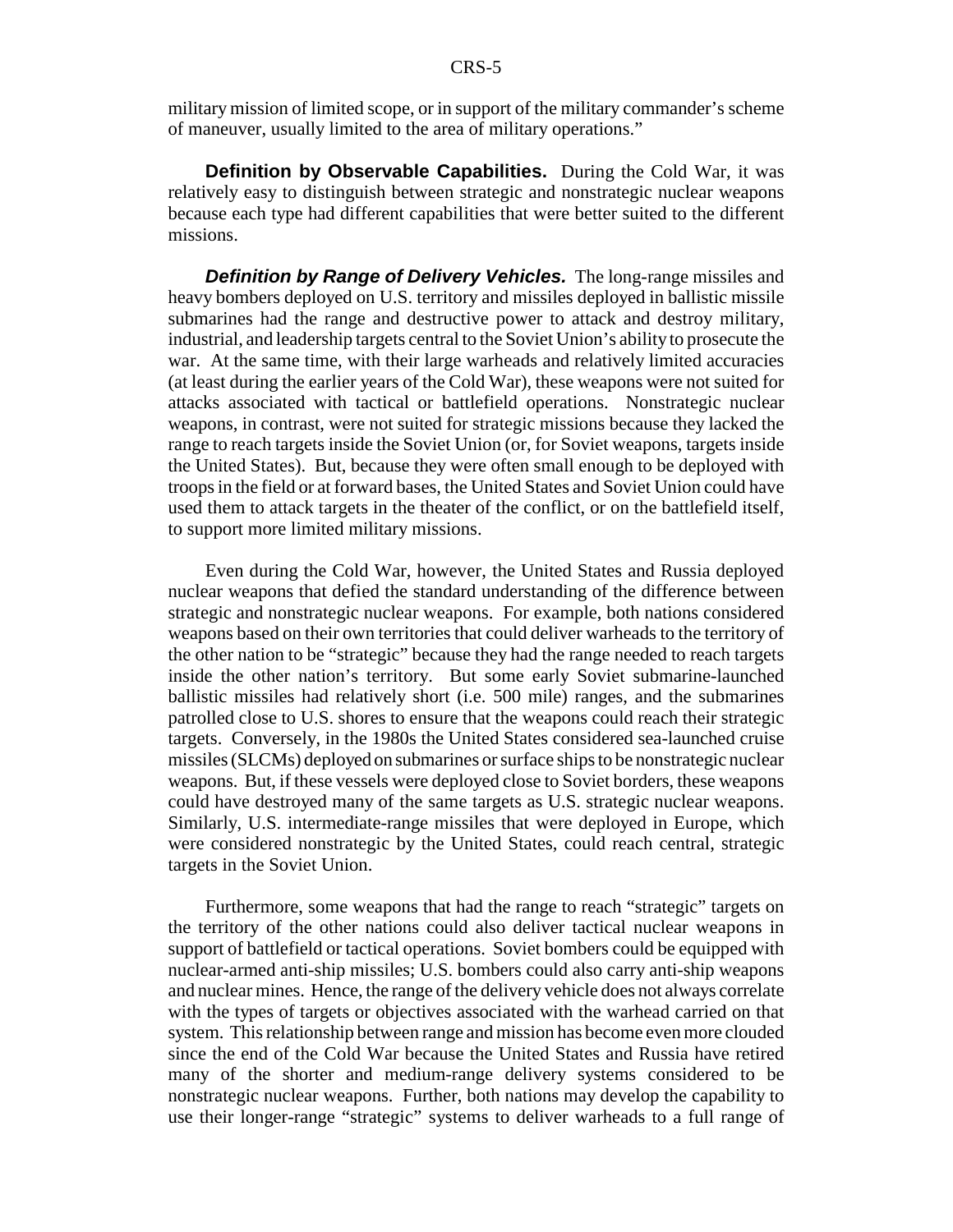strategic and tactical targets, even if longstanding traditions and arms control definitions weigh against this change.

**Definition by Yield of Warheads.** During the Cold War, the longer-range strategic delivery vehicles also tended to carry warheads with greater yields, or destructive power, than nonstrategic nuclear weapons. Smaller warheads were better suited to nonstrategic weapons because they sought to achieve more limited, discrete objectives on the battlefield than did the larger, strategic nuclear weapons. But this distinction has also dissolved in more modern systems. Many U.S. and Russian heavy bombers can carry weapons of lower yields, and, as accuracies improved for bombs and missiles, warheads with lower yields could achieve the same expected level of destruction that had required larger warheads in early generations of strategic weapons systems.

**Definition by Exclusion.** The observable capabilities that allowed analysts to distinguish between strategic and nonstrategic nuclear weapons during the Cold War have not always been precise, and may not prove to be relevant or appropriate in the future. On the other hand, the "strategic" weapons identified by these capabilities — ICBMs, SLBMs, and heavy bombers — are the only systems covered by the limits in strategic offensive arms control agreements — the SALT agreements signed in the 1970s, the START agreements signed in the 1990s, and the Moscow Treaty in signed in 2002. Consequently, an "easy" dividing line is one that would consider all weapons *not* covered by strategic arms control treaties as nonstrategic nuclear weapons. This report takes this approach when reviewing the history of U.S. and Soviet/Russian nonstrategic nuclear weapons, and in some cases when discussing remaining stocks of nonstrategic nuclear weapons.

This definition will not, however, prove sufficient when discussing current and future issues associated with these weapons. Since the early 1990s, the United States and Russia have withdrawn from deployment most of their nonstrategic nuclear weapons and eliminated many of the shorter and medium-range launchers for these weapons (these changes are discussed in more detail below). Nevertheless, both nations maintain roles for these weapons in their national security strategies. Russia has enunciated a national security strategy that allows for the possible use of nuclear weapons in regional contingencies and conflicts near the periphery of Russia. The Bush Administration, has also stated that the United States will maintain those capabilities in its nuclear arsenal that it might need counter the capabilities of potential adversaries. The Administration does not, however, identify whether those capabilities will be resident on strategic or nonstrategic nuclear weapons. That distinction will reflect the nature of the target, not the yield or delivery vehicle of the attacking warhead.

## **U.S. and Soviet Nonstrategic Nuclear Weapons**

## **U.S. Nonstrategic Nuclear Weapons During the Cold War**

Throughout the Cold War, the United States deployed thousands of shorterrange nuclear weapons with U.S. forces based in Europe, Japan, and South Korea and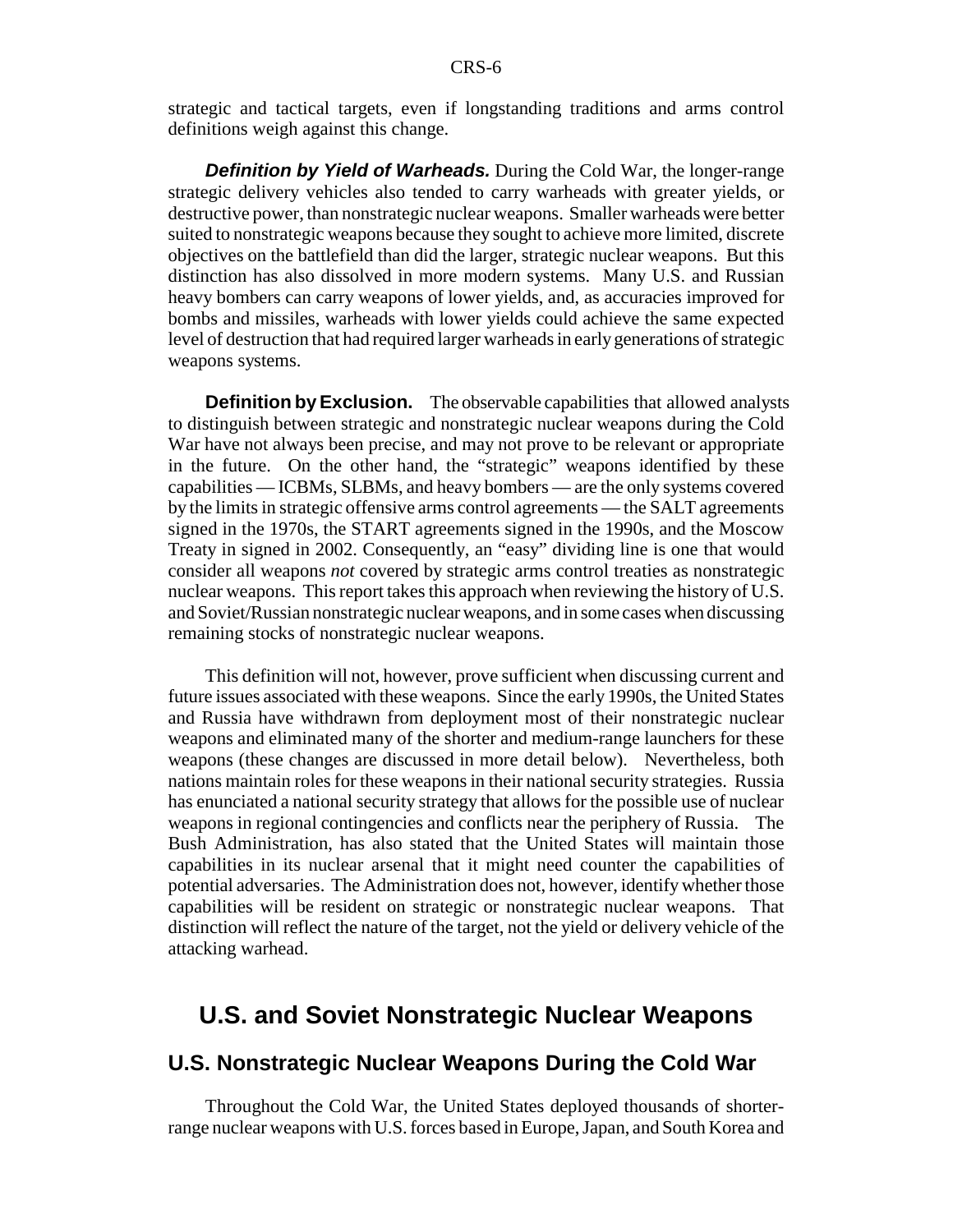on ships around the world. The United States maintained these deployments to *extend* deterrence and to defend its allies in Europe and Asia. Not only did the presence of these weapons (and the presence of U.S. forces, in general) increase the likelihood that the United States would come to the defense of its allies if they were attacked, the weapons also could have been used on the battlefield to slow or stop the advance of the adversaries' conventional forces. The weapons in Asia also contributed to U.S. efforts to defend its allies there from potential threats from China and North Korea.

**Strategy and Doctrine.** In most cases, these weapons were deployed to defend U.S. allies against aggression by the Soviet Union and its Warsaw Pact allies, but it did not rule out their possible use in contingencies with other adversaries. In Europe, these weapons were a part of NATO's strategy of "flexible response." Under this strategy, NATO did not insist that it would respond to any type of attack with nuclear weapons, but it maintained the capability to do so and to control escalation if nuclear weapons were used. This approach was intended to convince the Soviet Union and Warsaw Pact that any conflict, even one that began with conventional weapons, could result in nuclear retaliation.<sup>4</sup> As the Cold War drew to a close, NATO acknowledged that it would no longer maintain nuclear weapons to deter or defeat a conventional attack from the Soviet Union and Warsaw Pact because "the threat of a simultaneous, full-scale attack on all of NATO's European fronts has effectively been removed."<sup>5</sup> But NATO documents indicated that these weapons would still play an important political role in NATO's strategy by ensuring "uncertainty in the mind of any potential aggressor about the nature of the Allies' response to military aggression.<sup>6</sup>

**Force Structure.** Throughout the Cold War, the United States often altered the size and structure of its nonstrategic nuclear forces in response to changing capabilities and changing threat assessments. These weapons were deployed at U.S. bases in Asia, and at bases on the territories of several of the NATO allies, contributing to NATO's sense of shared responsibility for the weapons. The United States began to reduce these forces in the late 1970s, with the numbers of operational nonstrategic nuclear warheads declining from more than 7,000 in the mid-1970s to below 6,000 in the 1980s, to fewer than 1,000 by the middle of the 1990s.<sup>7</sup> These reductions occurred, for the most part, because U.S. and NATO officials believed they could maintain deterrence with fewer, but more modern, weapons. For example, when the NATO allies agreed in 1970 that the United States should deploy new intermediate range nuclear weapons in Europe, they decided to remove 1,000 older

<sup>&</sup>lt;sup>4</sup> "The United States retains substantial nuclear capabilities in Europe to counter Warsaw Pact conventional superiority and to serve as a link to U.S. strategic nuclear forces." *National Security Strategy of the United States*, White House, January 1988, p. 16.

<sup>&</sup>lt;sup>5</sup> North Atlantic Treaty Organization, "The Alliance's Strategic Concept," NATO Office of Information and Press, Brussels, Belgium, 1991, para. 8.

<sup>6</sup> Ibid, para. 55.

<sup>7</sup> *Toward a Nuclear Peace: The Future of Nuclear Weapons in U.S. Foreign and Defense Policy*, Report of the CSIS Nuclear Strategy Study Group, Center for Strategic and International Studies, 1993. p. 27.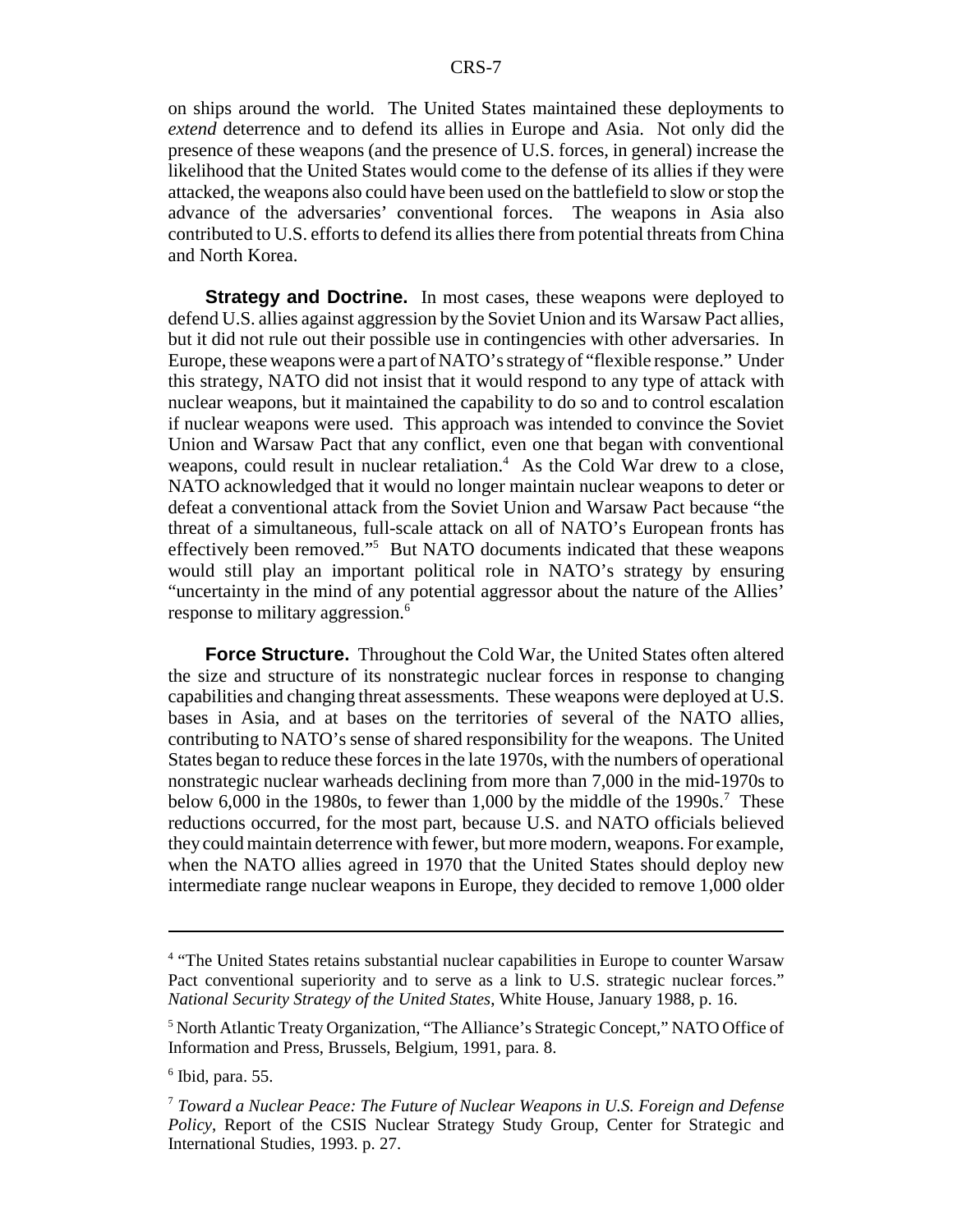nuclear weapons from Europe. And in 1983, in the Montebello Decision, when the NATO defense ministers approved additional weapons modernization plans, they also called for a further reduction of 1,400 nonstrategic nuclear weapons.<sup>8</sup>

These modernization programs continued through the 1980s. In his 1988 Annual Report to Congress, Secretary of Defense Caspar Weinberger noted that the United States was completing the deployment of Pershing II intermediate-range ballistic missiles and ground-launched cruise missiles in Europe; modernizing two types of nuclear artillery shells; upgrading the Lance short-range ballistic missile; continuing production of the nuclear-armed version of the Tomahawk sea-launches cruise missile; and developing a new nuclear depth/strike bomb for U.S. naval forces.<sup>9</sup> However, by the end of that decade, as the Warsaw Pact dissolved, the United States had canceled or scaled back all planned modernization programs. In 1987, it also signed the Intermediate-Range Nuclear Forces (INF) Treaty, which eliminated all U.S. and Soviet ground-launched shorter and intermediate-range ballistic and cruise missiles.<sup>10</sup>

#### **Soviet Nonstrategic Nuclear Weapons During the Cold War**

**Strategy and Doctrine.** During the Cold War, the Soviet Union also considered nuclear weapons to be instrumental to its military strategy.<sup>11</sup> Although the Soviet Union had pledged that it would not be the first to use nuclear weapons, most Western observers doubted that it would actually observe this pledge in a conflict. Instead, analysts argue that the Soviet Union had integrated nuclear weapons into its warfighting plans to a much greater degree than the United States. Soviet analysts stressed that these weapons would be useful for both surprise attack and preemptive attack. According to one Russian analyst, the Soviet Union would have used nonstrategic nuclear weapons to conduct strategic operations in the theater of war and to reinforce conventional units in large scale land and sea operations.<sup>12</sup> This would have helped the Soviet Union achieve success in these theaters of war and would have diverted forces of the enemy from Soviet territory.

<sup>&</sup>lt;sup>8</sup> The text of the Montebello decision can be found in Larson, Jeffrey A. and Kurt J. Klingenberger, editors. *Controlling Non-Strategic Nuclear Weapons. Obstacles and Opportunities*, United States Air Force, Institute for National Security Studies, July 2001. pp. 265-266.

<sup>9</sup> Secretary of Defense Caspar Weinberger, *Annual Report to the Congress, Fiscal Year 1988*, January 1987, pp. 217-218.

 $10$  For a description of the terms and implications of this Treaty see, CRS Report RL30033, *Arms Control and Disarmament Activities: A Catalog of Recent Events*, by Amy F. Woolf, coordinator.

 $11$  For a more detailed review of Soviet and Russian nuclear strategy see CRS Report 97-586, *Russia's Nuclear Forces: Doctrine and Force Structure Issues*, by Amy F. Woolf and Kara Wilson (Out of print. For copies, contact Amy Woolf at 202-707-2379.)

<sup>12</sup> Ivan Safranchuk, "Tactical Nuclear Weapons in the Modern World: A Russian Perspective," in Alexander, Brian and Alistair Millar, editors, *Tactical Nuclear Weapons* (Washington D.C.: Brassey's Inc., 2003), p. 53.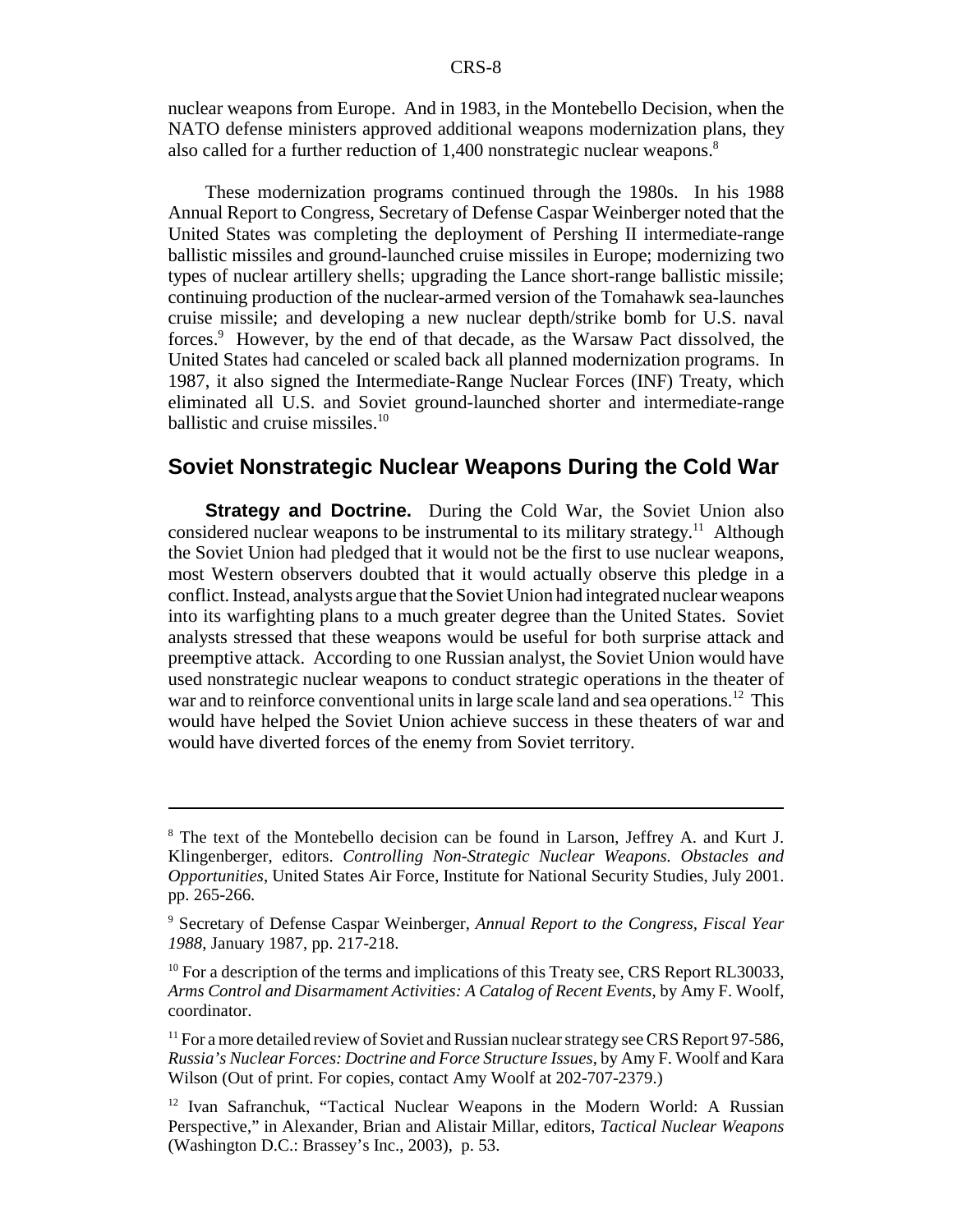The Soviet Union reportedly began to reduce its emphasis on nuclear warfighting strategies in the mid-1980s, under Soviet President Mikhail Gorbachev. He reportedly believed that the use of nuclear weapons would be catastrophic. Nevertheless, they remained a key tool of deterring and fighting a large-scale conflict with the United States and NATO.

**Force Structure.** The Soviet Union produced and deployed a wide range of delivery vehicles for nonstrategic nuclear weapons. At different times during the period, it deployed "suitcase bombs," nuclear mines, shells for artillery, short-, medium, and intermediate ballistic missiles, short-range air-delivered missiles, and gravity bombs. The Soviet Union deployed these weapons at nearly 600 bases, with some located in Warsaw Pact nations in Eastern Europe, some in the non-Russian republics on the western and southern perimeter of the nation and throughout Russia. Estimates vary, but many analysts believe that, in 1991, the Soviet Union had more than 20,000 of these weapons. The numbers may have been higher, in the range of 25,000 weapons in earlier years, before the collapse of the Warsaw Pact.<sup>13</sup>

#### **The 1991 Presidential Nuclear Initiatives**

In September and October 1991, U.S. President George H.W. Bush and Soviet President Mikhail Gorbachev sharply altered their nations deployments of nonstrategic nuclear weapons.<sup>14</sup> Each announced unilateral, but reciprocal initiatives that marked the end of many elements of their Cold War nuclear arsenals.

**U.S. Initiative.** On September 27, 1991, U.S. President George H.W. Bush announced that the United States would withdraw all land-based tactical nuclear weapons (those that could travel less than 300 miles) from overseas bases and all seabased tactical nuclear weapons from U.S. surface ships, submarines, and naval aircraft.<sup>15</sup> Under these measures the United States began dismantling approximately 2,150 warheads from the land-based delivery systems, including 850 warheads for Lance missiles and 1,300 artillery shells. It also withdrew about 500 weapons normally deployed aboard surface ships and submarines, and planned to eliminate around 900  $\overline{B}$ -57 depth bombs,<sup>16</sup> which had been deployed on land and at sea, and the weapons for land-based naval aircraft.<sup>17</sup> Furthermore, in late 1991, NATO decided

<sup>&</sup>lt;sup>13</sup> Joshua Handler, "The 1991-1992 PNIs and the Elimination, Storage and Security of Tactical Nuclear Weapons," in Alexander, Brian and Alistair Millar, editors, *Tactical Nuclear Weapons* (Washington D.C.: Brassey's Inc., 2003), p. 31.

 $14$  The speeches outlining these initiatives can be found in Larson, Jeffrey A. and Kurt J. Klingenberger, editors, *Controlling Non-Strategic Nuclear Weapons. Obstacles and Opportunities*, United States Air Force, Institute for National Security Studies, July 2001, pp 273-283.

 $15$  President Bush also announced that he would remove from alert all U.S. strategic bombers and 450 Minuteman II ICBMs that were to be eliminated under the START Treaty. He also cancelled several modernization programs for strategic and non-strategic nuclear weapons.

<sup>16</sup> Joshua Handler, in Alexander and Millar, *Tactical Nuclear Weapons*, pp 21-22.

 $17$  The United States maintained the capability to return sea-based nuclear weapons to (continued...)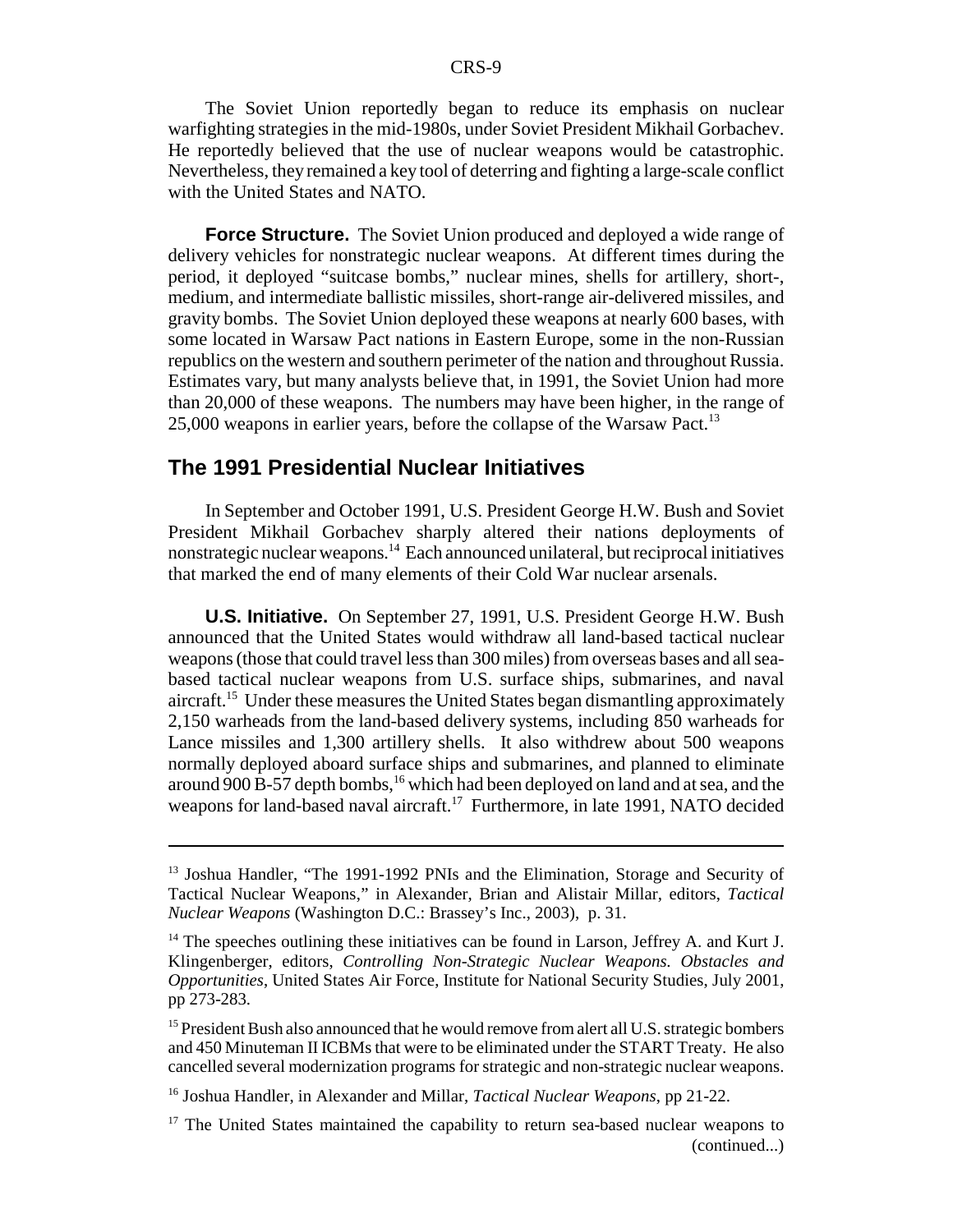to reduce by about half the number of weapons for nuclear-capable aircraft based in Europe, which led to the withdrawal of an additional 700 U.S. air-delivered nuclear weapons.

The United States implemented these measures very quickly. Nonstrategic nuclear weapons were removed from bases in Korea by the end of 1991 and Europe by mid-1992. The Navy had withdrawn nuclear weapons from its surface ships, submarines, and forward bases by the mid-1992.<sup>18</sup> The warhead dismantlement process has moved more slowly, taking most of the 1990s to complete for some weapons, and with some work still to be done on others, but this is due to the limits on capacity at the Pantex Plant in Texas, where the work is done.

The first Bush Administration decided to withdraw these weapons for several reasons. First, the threat the weapons were to deter — Soviet and Warsaw Pact attacks in Europe — had diminished with the collapse of the Warsaw Pact in 1989. Further, the military utility of the land-based weapons had declined as the Soviet Union pulled its forces eastward, beyond the range of these weapons. The utility of the sea-based weapons had also declined as a result of changes in U.S. warfighting concepts that accompanied the end of the Cold War. Moreover, the withdrawal of the sea-based weapons helped ease a source of tensions between the United States and some allies, such as New Zealand and Japan, who had been uncomfortable with the possible presence of nuclear weapons during port visits by U.S. naval forces.<sup>19</sup>

The President's announcement also responded to growing concerns among analysts about the safety and security of Soviet nonstrategic nuclear weapons. The Soviet Union had deployed thousands of these weapons at bases in remote areas of it's territory and at bases outside Soviet territory in Eastern Europe. The demise of the Warsaw Pact, and political upheaval in Eastern Europe generated concerns about the safety of these weapons. The abortive coup in Moscow in August 1991 had also caused alarms about the strength of central control over nuclear weapons inside the Soviet Union. The U.S. initiative was not contingent on a Soviet response, and the Bush Administration did not consult with Soviet leadership prior to its public announcement, but many hoped that the U.S. initiative would provide President Gorbachev with the incentive to take similar steps to withdraw and eliminate many of his nation's nonstrategic nuclear weapons.

**Soviet and Russian Initiatives.** On October 5, 1991, Russia's President Gorbachev replied that he, too, would withdraw and eliminate nonstrategic nuclear weapons.<sup>20</sup> He stated that the Soviet Union would destroy all nuclear artillery

 $17$  (...continued)

aircraft carriers and submarines until this policy was changed through the Nuclear Posture Reviews of 1994 and 2001.

<sup>18</sup> Joshua Handler, in Alexander and Millar, *Tactical Nuclear Weapons*, p. 22.

<sup>19</sup> See, for example, *Crisis in U.S.-New Zealand Relations*, CRS Report 85-92, by Robert G. Sutter, (Out of print. For copies, contact Amy Woolf at 202-707-2379.)

<sup>&</sup>lt;sup>20</sup> President Gorbachev also addressed strategic nuclear weapons in his initiative, (continued...)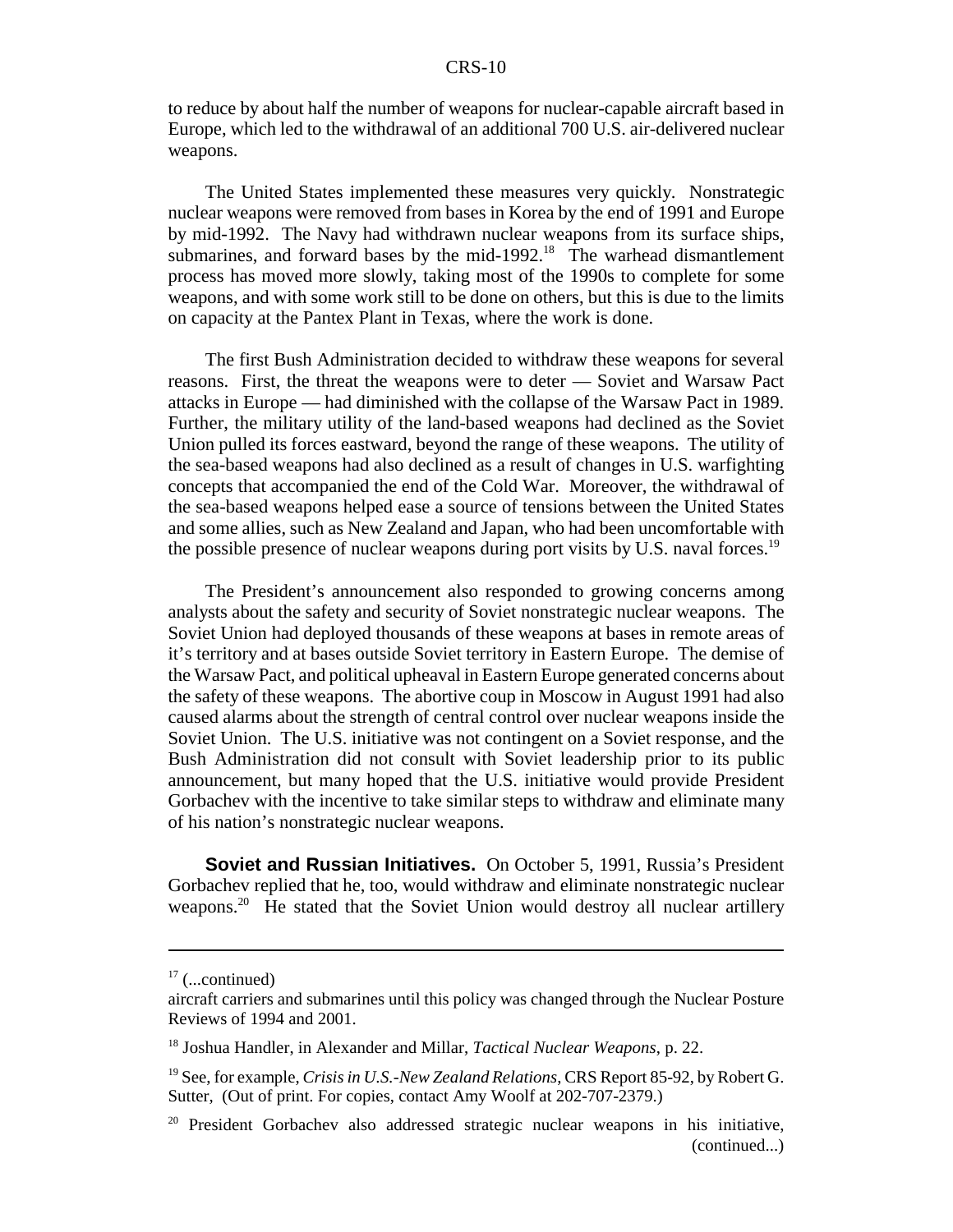ammunition and warheads for tactical missiles; remove warheads for nuclear antiaircraft missiles and destroy some of them, destroy all nuclear land-mines; and remove all naval non-strategic weapons from submarines and surface ships and ground-based naval aviation, destroying some of them. Estimates of the numbers of nonstrategic nuclear weapons deployed by the Soviet Union varied, with a range as great as  $15,000-21,700$  nonstrategic nuclear weapons in the Soviet arsenal in 1991.<sup>21</sup> Consequently, analysts expected these measures to affect several thousand weapons.

Russia's President Boris Yeltsin pledged to continue implementing these measures after the Soviet Union collapsed at the end of 1991. He also stated that Russia would destroy many of the warheads removed from nonstrategic nuclear weapons.<sup>22</sup> These included all warheads from short-range missiles, artillery, and atomic demolition devices; one-third of the warheads from sea-based nonstrategic weapons; half the warheads from air-defense interceptors; and half the warheads from the Air Force's nonstrategic nuclear weapons.

Reports indicate that the Soviet Union had begun removing nonstrategic nuclear weapons from bases outside Soviet territory after the collapse of the Warsaw Pact, and they had probably all been removed from Eastern Europe and the Transcaucusus prior to the 1991 announcements. Nevertheless, President Gorbachev's pledge to withdraw and eliminate many of these weapons spurred their removal from other former Soviet states after the collapse of the Soviet Union. Reports indicate that they had all been removed from the Baltic States and Central Asian republics by the end of 1991, and from Ukraine and Belarus by mid-late spring  $1992$ <sup>2</sup>

The status of nonstrategic nuclear weapons deployed on Russian territory is far less certain. According to some estimates, the naval systems were removed from deployment by the end of 1993, but the Army and Air force systems remained in the field until 1996 and 1997.<sup>24</sup> Furthermore, Russia has been far slower to eliminate the warheads from these systems than has the United States, with many warheads still awaiting elimination at the end of the 1990s. Some analysts and experts in the United States have expressed concerns about the slow pace of eliminations in Russia. They note that the continuing existence of these warheads, along with the increasing reliance on nuclear weapons in Russia's national security strategy, indicate that Russia may reverse its pledges and re-introduce nonstrategic nuclear weapons into its deployed forces. Others, however, note that financial constraints could have

 $20$  (...continued)

announcing that he would remove bombers and more than 500 ballistic missiles from alert and cancelling many modernization programs.

<sup>21</sup> Joshua Handler, in Alexander and Millar, *Tactical Nuclear Weapons*, p. 31.

 $22$  For the text of President Yeltsin's statement, see Larsen and Klingenberger, pp. 284-289.

<sup>23</sup> Joshua Handler, in Alexander and Millar, *Tactical Nuclear Weapons*, p. 22.

<sup>&</sup>lt;sup>24</sup> Joshua Handler, "The September 1991 PNIs and the Elimination, Storage and Security Aspects of TNWs," Presentation for seminar at the United Nations, New York. September 24, 2001.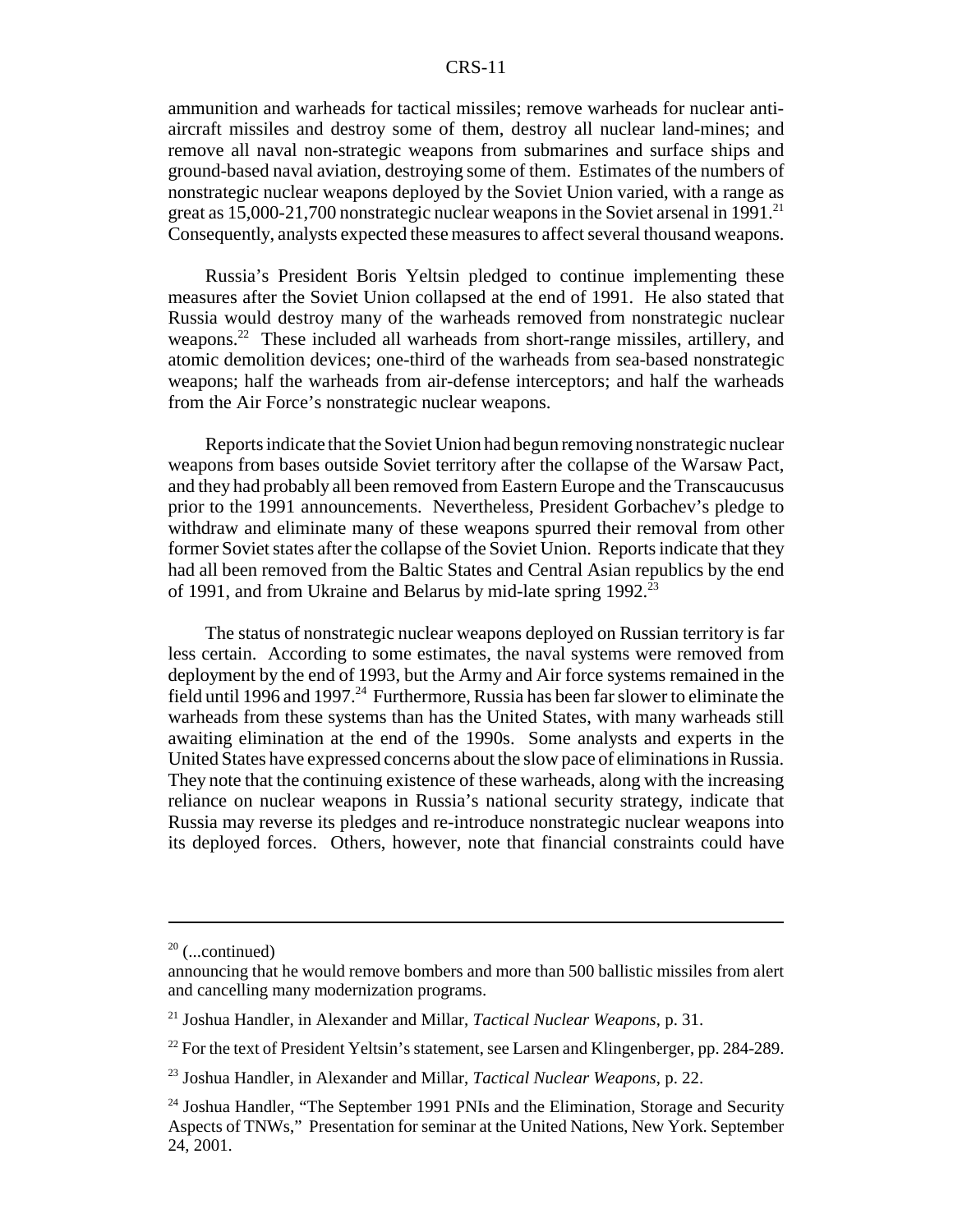slowed the elimination of these warheads, or that Russia decided to coordinate the elimination effort with the previously-scheduled retirement of older weapons.<sup>25</sup>

## **U.S. Nonstrategic Nuclear Weapons after the Cold War**

**Strategy and Doctrine.** Nonstrategic nuclear weapons have continued to play a role in U.S. and NATO policy. For the United States, the emphasis has shifted from a strategy that emphasized the deterrence of an attack from the Soviet Union and its allies to one that has placed a growing emphasis on the role that nuclear weapons might play in deterring or responding to regional contingencies that involved nations other than Russia. For example, former Secretary of Defense Perry stated that, "maintaining U.S. nuclear commitments with NATO, and *retaining the ability to deploy nuclear capabilities to meet various regional contingencies*, continues to be an important means for deterring aggression, protecting and promoting U.S. interests, reassuring allies and friends, and preventing proliferation (emphasis added).<sup>26</sup> Specifically, the United States maintains the option to use nuclear weapons in response to attacks with conventional, chemical, or biological weapons. For example, Assistant Secretary of Defense Edward Warner testified that "the U.S. capability to deliver an overwhelming, rapid, and devastating military response with the full range of military capabilities will remain the cornerstone of our strategy for deterring rogue nation ballistic missile and WMD proliferation threats. The very existence of U.S. strategic and theater nuclear forces, backed by highly capable conventional forces, should certainly give pause to any rogue leader contemplating the use of WMD against the United States, its overseas deployed forces, or its allies."27 These statements do not indicate whether nonstrategic nuclear weapons would be used to achieve battlefield or tactical objectives, or whether they would contribute to strategic missions, but it remained evident, throughout the 1990s, that the United States continued to view these weapons as a part of its national security strategy.

The Bush Administration also emphasized the possible use of nuclear weapons in regional contingencies in its 2001 nuclear posture review. Further, the Administration appeared to shift towards a somewhat more explicit approach when acknowledging that the United States might use nuclear weapons in response to attacks by nations armed with chemical, biological, and conventional weapons, stating that the United States would develop and deploy those nuclear capabilities that it would need to defeat the capabilities of *any* potential adversary whether or not it possessed nuclear weapons. This does not, by itself, indicate that the United States would plan to use nonstrategic nuclear weapons. However, many analysts concluded from these and other comments by Administration officials that the Bush

<sup>&</sup>lt;sup>25</sup> Ivan Safranchik, "Tactical Nuclear Weapons in the Modern World: A Russian Perspective," in Alexander and Millar, *Tactical Nuclear Weapons*, p. 62.

<sup>26</sup> Secretary of Defense William J. Perry, *Annual Report to the President and the Congress*, February 1995, p. 84.

<sup>&</sup>lt;sup>27</sup> Statement of the Honorable Edward L. Warner, III, Assistant Secretary of Defense for Strategy and Threat Reduction, before the Senate Armed Services Subcommittee on Strategic Forces, April 14, 1999.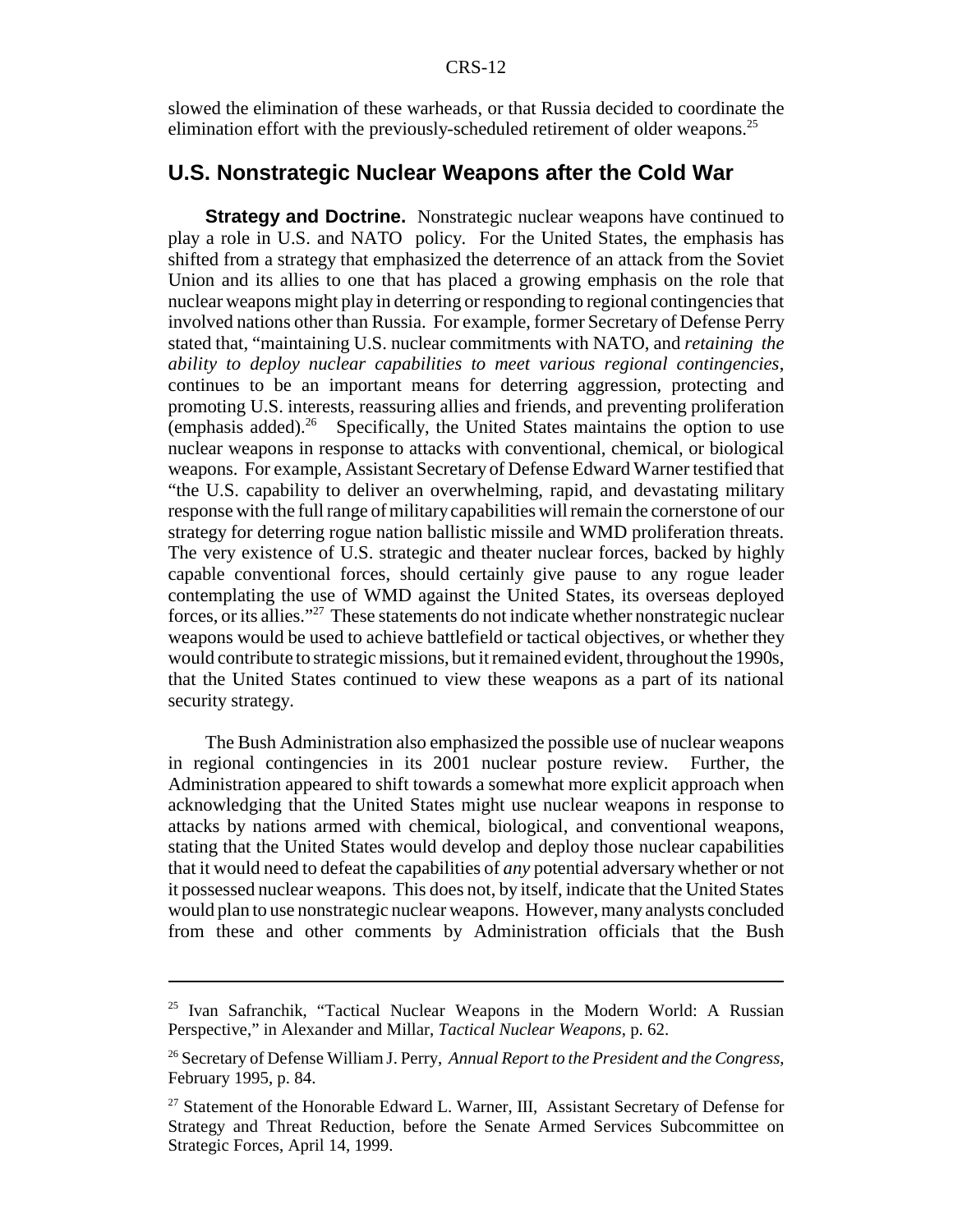Administration was planning for the tactical, first use of nuclear weapons. The Bush Administration has never confirmed this view, and, instead, has indicated that it would not use nuclear weapons in anything other than the most grave circumstances.

For NATO, nonstrategic nuclear weapons have a played a reduced, but continuing, role in security policy. They have been seen not only as a deterrent to a wide range of potential aggressors, but also as an important element in NATO's cohesion as an alliance. In the Press Communique released after their November 1995 meeting, the members of NATO's Defense Planning Committee and Nuclear Planning Group stated that "Alliance Solidarity, common commitment, and strategic unity are demonstrated through the current basing of deployable sub-strategic [nuclear] forces in Europe."<sup>28</sup> NATO has also reaffirmed the importance of nuclear weapons for deterrence. The "New Strategic Concept" signed in April 1999 states that "to protect peace and to prevent war or any kind of coercion, the Alliance will maintain for the foreseeable future an appropriate mix of nuclear and conventional forces. Nuclear weapons make a unique contribution in rendering the risks of aggression against the Alliance incalculable and unacceptable."<sup>29</sup> NATO had also emphasized the importance of nuclear weapons in its strategy in 1997, in the *Founding Act on Mutual Relations, Cooperation, and Security Between the Russian Federation and the North Atlantic Treaty Organization.* Although the NATO members assured Russia that it had "no intention, no plan, and no reason to deploy nuclear weapons on the territory of new members," it also stated that it had no need *"to change any aspect of NATO's nuclear policy — and do not foresee any future need to do so* (emphasis added)."30

**Force Structure.** Through the late 1990s and into the Bush Administration, the United States has maintained approximately 1,100 nonstrategic nuclear weapons in its active stockpile. Unclassified reports indicate that, of this number, around 500 were air-delivered bombs deployed at bases in Europe. The remainder, including some additional air-delivered bombs and around 320 nuclear-armed sea-launched cruise missiles, are held in storage areas in the United States.<sup>31</sup> After the Clinton Administration's 1994 Nuclear Posture Review, the United States eliminated its ability to return nuclear weapons to U.S. surface ships (it had retained this ability after removing the weapons under the 1991 PNI). It retained, however, its ability to restore cruise missiles to attack submarines, and it did not recommend any changes in the number of air-delivered weapons deployed in Europe. The United States has consolidated its weapons storage sites for nonstrategic nuclear weapons. It reportedly

<sup>28</sup> NATO Press Communique M-DPC/NPG-2(95)117, November 29, 1995, para. 21.

<sup>29</sup> *The Alliance's Strategic Concept*, approved by the Heads of State and Government participating in the meeting of the North Atlantic Council in Washington D.C., April 23-24, 1999.

<sup>&</sup>lt;sup>30</sup> "Founding Act on Mutual Relations, Cooperation, and Security Between the Russian Federation and the North Atlantic Treaty Organization," signed at Paris, May 27, 1997.

<sup>31 &</sup>quot;NRDC Nuclear Notebook: U.S. Nuclear Forces, 2007," *Bulletin of the Atomic Scientists*, January/February 2007. See, also, U.S. Nuclear Weapons in Europe, 1954-2004, by Robert S. Norris and Hans M. Kristensen. Bulletin of the Atomic Scientists. November/December 2004.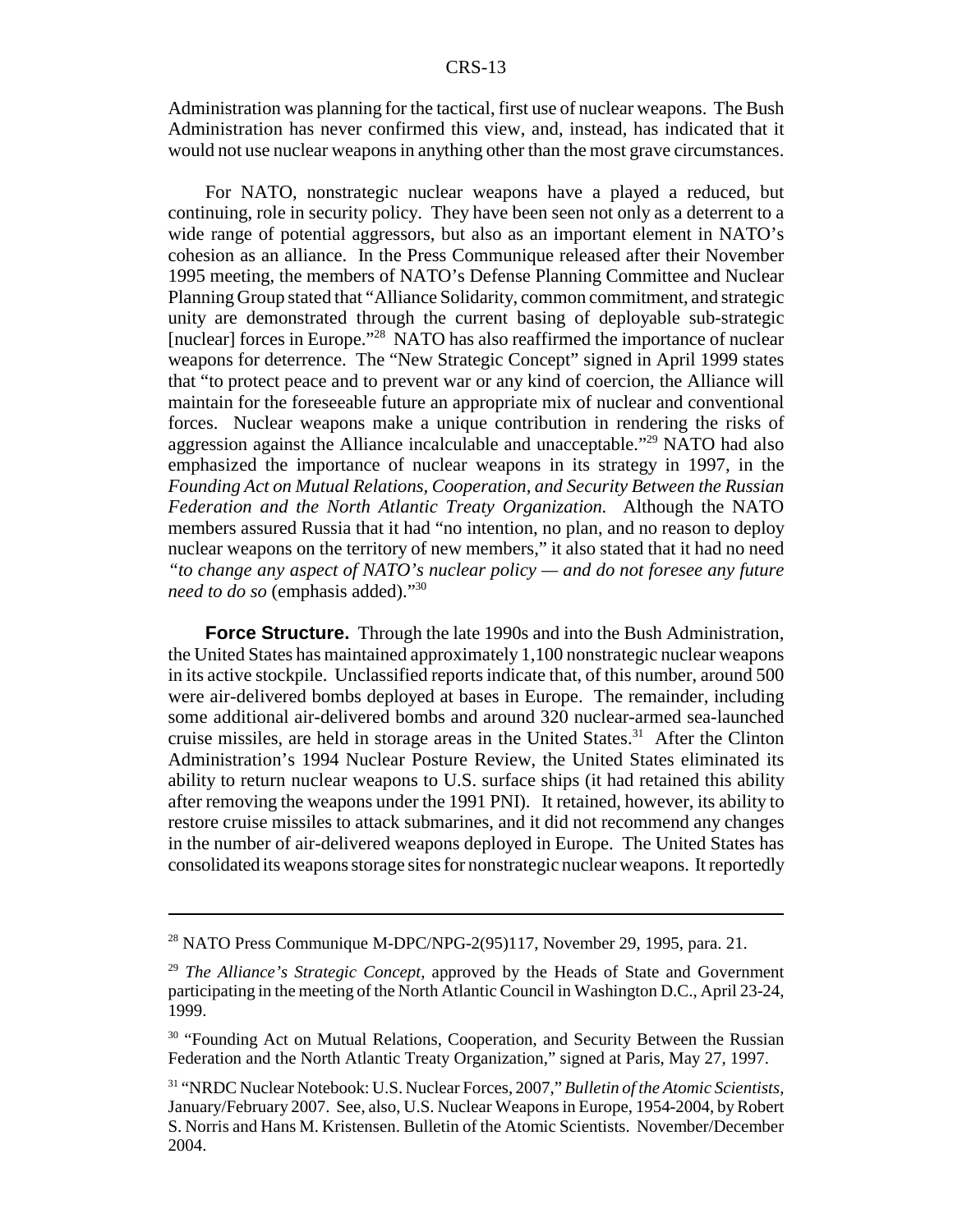reduced the number of these facilities "by over 75%" between 1988 and 1994. It eliminated 2 of its 4 storage sites for sea-launched cruise missiles, retaining only one facility on each coast of the United States. It also reduced the number of bases in Europe that store nuclear weapons from over 125 bases in the mid-1980s to 10 bases, in seven countries, by  $2000^{32}$  Some reports indicate that this number had declined further, to eight bases in six countries, by the end of  $2004$ <sup>33</sup>

The Bush Administration did not recommend any changes for U.S. nonstrategic nuclear weapons after completing its Nuclear Posture Review in 2001. Reports indicate that it has decided to retain the capability to restore cruise missiles to attack submarines because of their ability to deploy, in secret, anywhere on the globe in time of crisis.<sup>34</sup> The NPR also did not recommend any changes to the deployment of nonstrategic nuclear weapons in Europe, leaving decisions about their status to the members of the NATO alliance. The alliance has reviewed these deployments and reaffirmed that the weapons remain an important indicator of alliance unity, with the sharing of information about the weapons and sharing of responsibility for their basing serving as an important bond among the members of the alliance.

After completing the NPR, the Bush Administration indicated that the United States would explore the development of new types of nuclear warheads. It commissioned a study on the Robust Nuclear Earth Penetrator, which would have been a modification of an existing type of nuclear weapon.<sup>35</sup> This program was designed to improve the U.S. capability to attack hardened and deeply buried targets. The Administration argued that the United States had to improve its capability to attack these types of targets because many potential adversaries have a significant number of these facilities, which they could use to protect valued assets such as weapons stocks and command facilities. The Administration did not identify these weapons as either "strategic" or "nonstrategic;" such a designation would likely depend on the intended target for the weapon in the event of a conflict. The Administration also funded research into Advanced Concepts for nuclear weapons. This program did not pursue any particular research or identify any new types of weapons for further study, but many of the Administration's critics believed it could be used to develop new types of "low yield" nuclear weapons. Congress eliminated funding for the Advanced Concepts program in FY2005 and the Robust Nuclear Earth Penetrator in FY2006.

The Administration and others who supported research into a new earthpenetrator weapon argued that, by burrowing underground before exploding, these weapons could not only achieve a higher probability of destroying fortified targets, but might also do so with lower collateral damage by exploding deeply underground. According to the Administration, these features would increase their credibility as a

<sup>32</sup> Joshua Handler, in Alexander and Millar, *Tactical Nuclear Weapons*, pp. 23.-25

<sup>33</sup> Norris and Kristensen, "U.S. Nuclear Weapons in Europe, 1954-2004," Bulletin of the Atomic Scientists, November/December 2004.

 $34$  Ibid.

<sup>&</sup>lt;sup>35</sup> Congress denied funding for this study in the FY2005 Omnibus Appropriations Act (P.L. 108-447).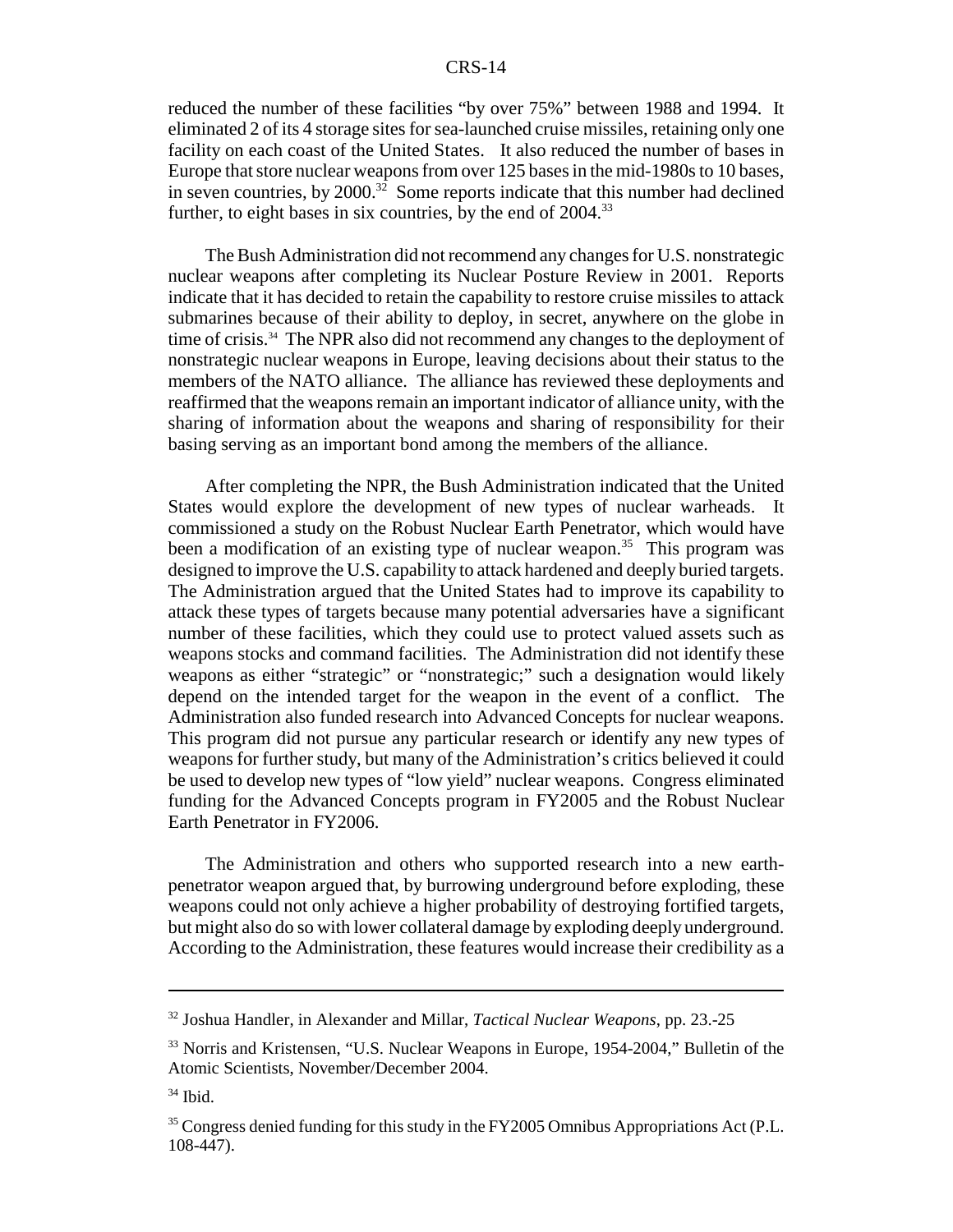deterrent weapon. Some have also argued that new types of nuclear weapons, such as highly accurate, low-yield weapons, could be used to attack and destroy stocks of chemical or biological weapons in their bunkers, again, with lower collateral damage than the larger, existing types of nuclear weapons. These programs' critics argue that these weapons, with their reduced collateral damage, might be more "useable" than existing nuclear weapons, and, therefore, increase the likelihood that the United States would resort to nuclear weapons during a conflict. They note that, even with their earth-penetrating capabilities, these weapons would produce horrific damage and destruction. Further, they argue that any U.S. attempt to make nuclear weapons appear more "useable" or to have greater military utility, is likely to undermine U.S. efforts to convince other nations not to acquire their own nuclear weapons.

The targets for these new types of weapons could be "strategic" in nature, supporting the military or political infrastructure needed to pursue a conflict, or they could be more "tactical" in nature, supporting an adversary's troops or battlefield formations. Therefore, the question of whether these weapons would be strategic or nonstrategic would depend on future war plans and targeting options. Yet with the sharp decline in the numbers and types of delivery vehicles for nonstrategic warheads, these weapons might be delivered by strategic delivery vehicles, such as ballistic missiles or bombers, regardless of their targeting objective. Hence, the U.S. plans for the development of new types of nuclear weapons highlight the complexities discussed above in defining and identifying nonstrategic nuclear weapons because, in future scenarios, it may be difficult to tell what a weapon is intended to attack by the range of its delivery vehicle or the yield of its warhead.

### **Russian Nonstrategic Nuclear Weapons after the Cold War**

**Strategy and Doctrine.** Russia has altered and adjusted the Soviet nuclear strategy to meet its new circumstances in a post-Cold War world. It explicitly rejected the Soviet Union's no-first use pledge in 1993, indicating that it viewed nuclear weapons as a central feature in its military and security strategies. However, Russia did not maintain the Soviet Union's view of the need for nuclear weapons to conduct surprise attacks or preemptive attacks. Instead, it seems to view these weapons as more defensive in nature, as a deterrent to conventional or nuclear attack and as a means to retaliate and defend itself if an attack were to occur.

Russia revised its national security and military strategy several times during the 1990s, with each successive version appearing to place a greater reliance on nuclear weapons.<sup>36</sup> For example, the military doctrine issued in 1997 allowed for the use of nuclear weapons " in case of a threat to the existence of the Russian Federation." The doctrine published in 2000 expanded the circumstances when Russia might use nuclear weapons to include attacks using weapons of mass destruction against Russia

<sup>&</sup>lt;sup>36</sup> According to Alexander Pikayev, a Russian defense analyst, scenarios for the possible use of nuclear weapons broadened since 1993 and 1997. See David Hoffman, "New Russian Security Plan Criticizes West, Doctrine Broadens Nuclear Use Policy," *Washington Post*, January 15, 2000, p. 1.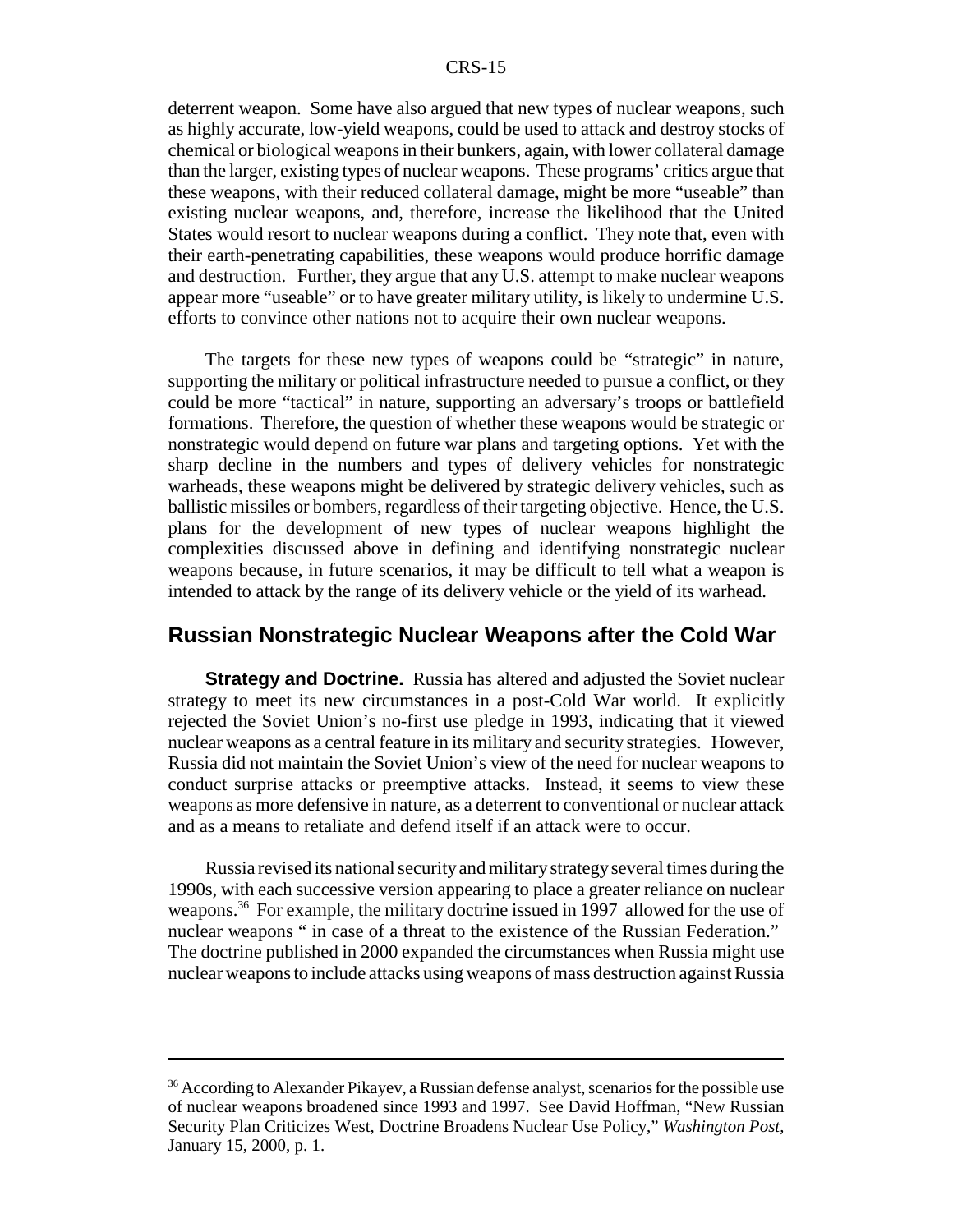or its allies "as well as in response to large-scale aggression utilizing conventional weapons in situations critical to the national security of the Russian Federation."<sup>37</sup>

Analysts have identified several factors that contributed to Russia's increasing dependence on nuclear weapons. First, with the demise of the Soviet Union and the economic upheavals of the 1990s, Russia no longer had the means to support a large and effective conventional army. The conflict in Chechnya highlighted for many just how weak Russia's conventional military forces had become. Russian analysts also saw emerging threats in other former Soviet states along Russia's periphery. Many analysts believed that by threatening, even implicitly, that it might resort to nuclear weapons, Russia hoped it could enhance its ability to deter similar regional conflicts. Russia's sense of vulnerability, and its view that the threats to its security were increasing, also stemmed from the debates over NATO enlargement in the mid-1990s. Russia feared the growing alliance would create a new challenge to Russia's security, particularly if NATO moved nuclear weapons closer to Russia's borders. These concerns contributed to the statement that Russia might use nuclear weapons if its national survival were threatened. Russian officials repeated many of their concerns about NATO enlargement and new nuclear threats during the latest round of expansion in 2003 and 2004.

Finally, for many in Russia, NATO's air campaign in Kosovo in 1999 underlined Russia's growing weakness and NATO's increasing willingness to threaten Russian interests. Its National Security Concept published in 2000 noted that the level and scope of the military threat to Russia was growing. It cited, specifically, as a fundamental threat to its security, "the desire of some states and international associations to diminish the role of existing mechanisms for ensuring international security." There are also threats in the border sphere. "A vital task of the Russian Federation is to exercise deterrence to prevent aggression on any scale and nuclear or otherwise, against Russia and its allies." Consequently, Russia concluded that it "should possess nuclear forces that are capable of guaranteeing the infliction of the desired extent of damage against any aggressor state or coalition of states in any conditions and circumstances."<sup>38</sup>

The debate over the role of nuclear weapons in Russia's national security strategy considered both strategic and nonstrategic nuclear weapons. With concerns focused on threats emerging around the borders of the former Soviet Union, analysts specifically considered whether nonstrategic nuclear weapons could substitute for conventional weaknesses in regional conflicts. The government appeared to resolve this debate, in favor of the modernization and expansion of nonstrategic nuclear weapons in 1999, shortly after the conflict in Kosovo. During a meeting of the Kremlin Security Council, Russia's President Yeltsin and his security chiefs reportedly agreed "that Moscow should develop and deploy tactical, as well as,

<sup>37 &</sup>quot;Russia's Military Doctrine," Reprinted in *Arms Control Today*, May 2000.

<sup>38 &</sup>quot;2000 Russian National Security Concept," *Nezavisimoye Voennaye Obozreniye*, January 14, 2000.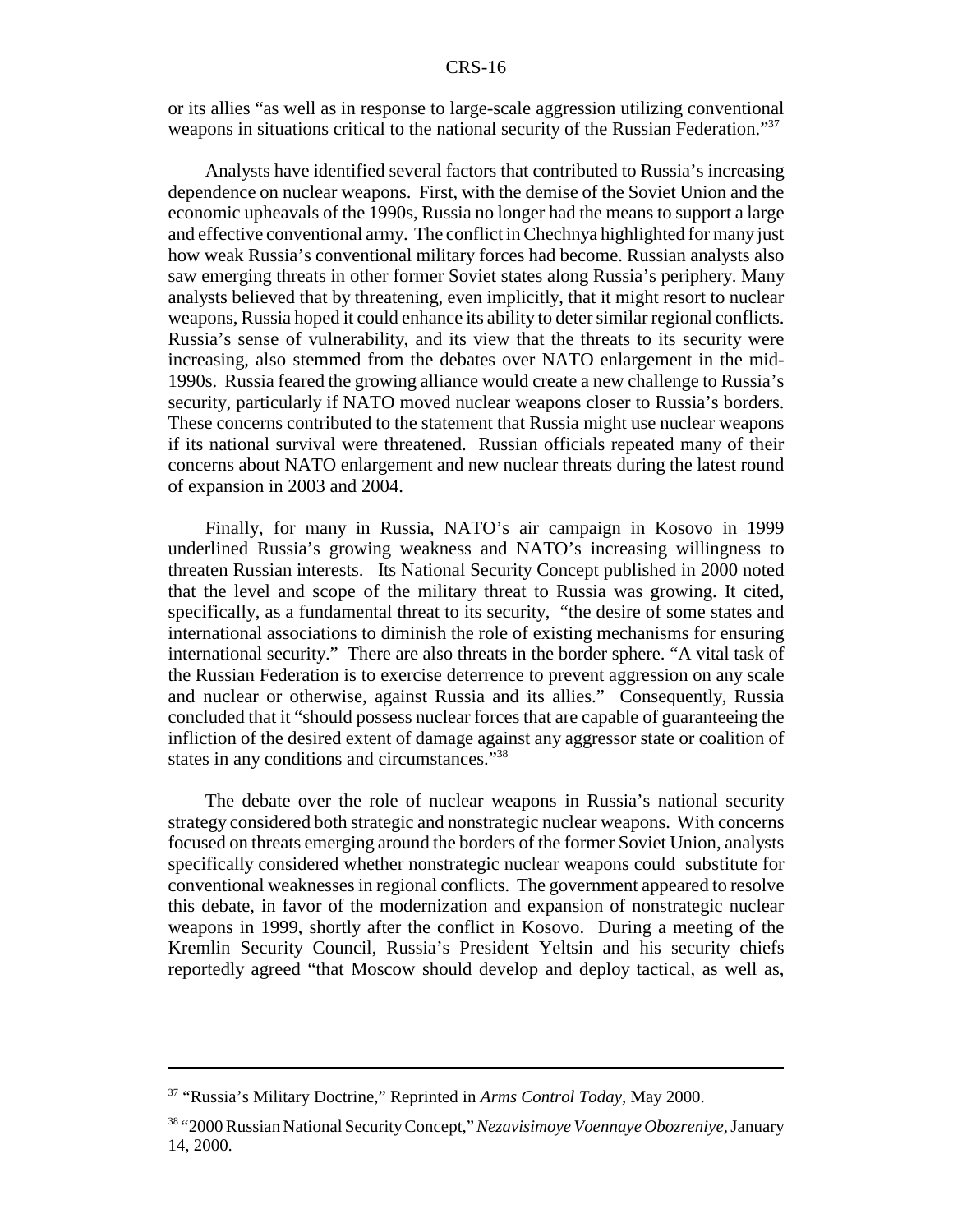strategic nuclear weapons."39 Vladimir Putin, who was then Chairman of the Security Council, stated that President Yeltsin had endorsed "a blueprint for the development and use of nonstrategic nuclear weapons."40

Many analysts in the United States interpreted this development, along with questions about Russia's implementation of its obligations under the 1991 PNI, to mean that Russia was "walking back" from its obligation to withdraw and eliminate nonstrategic nuclear weapons. Others drew a different conclusion. One Russian analyst has speculated that the documents approved in 1999 focused on the development of operations plans that would allow Russia to conduct "limited nuclear war with strategic means in order to deter the enemy, requiring the infliction of preplanned, but limited damage."41 Specifically, he argued that Russia planned to seek a new generation of nonstrategic, or low yield, warheads that could be to be delivered by strategic launchers. Others believe Russia has also pursued the modernization of existing nonstrategic nuclear weapons and development of new nuclear warheads for shorter-range nuclear missiles. Concerns about Russia's possible reliance on nonstrategic nuclear weapons in regional conflicts returned in early 2007 when, as was noted earlier, Russia threatened to withdraw from the INF Treaty.

**Force Structure.** It is extremely difficult to estimate the number of nonstrategic nuclear weapons remaining in the Russia arsenal. This uncertainty stems from several factors: uncertainty about the number of nonstrategic nuclear weapons that the Soviet Union had stored and deployed in 1991, when President Gorbachev announced his PNI; uncertainty about the pace of warhead elimination in Russia; and uncertainty about the whether all warheads removed from deployment are still scheduled for elimination.

Analysts estimate that the Soviet Union may have deployed 15,000-25,000 nonstrategic nuclear weapons, or more, in the late 1980s and early 1990s. During the 1990s, Russian officials stated publicly that they had completed the weapons withdrawals mandated by the PNIs and had proceeded to eliminate warheads at a rate of 2,000 per year.<sup>42</sup> However, many experts doubt these statements, noting that Russia probably lacked the financial and technical means to proceed this quickly. In addition Russian officials have offered a moving deadline for this process in their public statements. For example, at the Nuclear Nonproliferation Treaty review conference in 2000, Russian Foreign Minister Ivanov stated that Russia was about to finish implementing its PNIs. But, at a follow-up meeting two years later, Russian

<sup>39</sup> Martin Nesirky, "Focus: Nuclear-power Russia Wants Tactical Weapons," *Reuters*, April 29, 1999.

<sup>40</sup> David Hoffman, "Kremlin to Bolster Nuclear Stockpile, Government Fears Short-Range Missiles May Be Inadequate," *Washington Post*, April 30, 1999, p. 19.

<sup>41</sup> Ivan Safranchik, "Tactical Nuclear Weapons in the Modern World: A Russian Perspective," in Alexander and Millar, *Tactical Nuclear Weapons*, p. 54.

 $42$  Lewis Dunn, "Non-strategic Nuclear Weapons Control: What is the Problem?," in Larsen, Jeffrey A. and Kurt J. Klingenberger, editors, *Controlling Non-Strategic Nuclear Weapons: Obstacles and Opportunities*, United States Air Force, Institute for National Security Studies, July 2001, p. 17.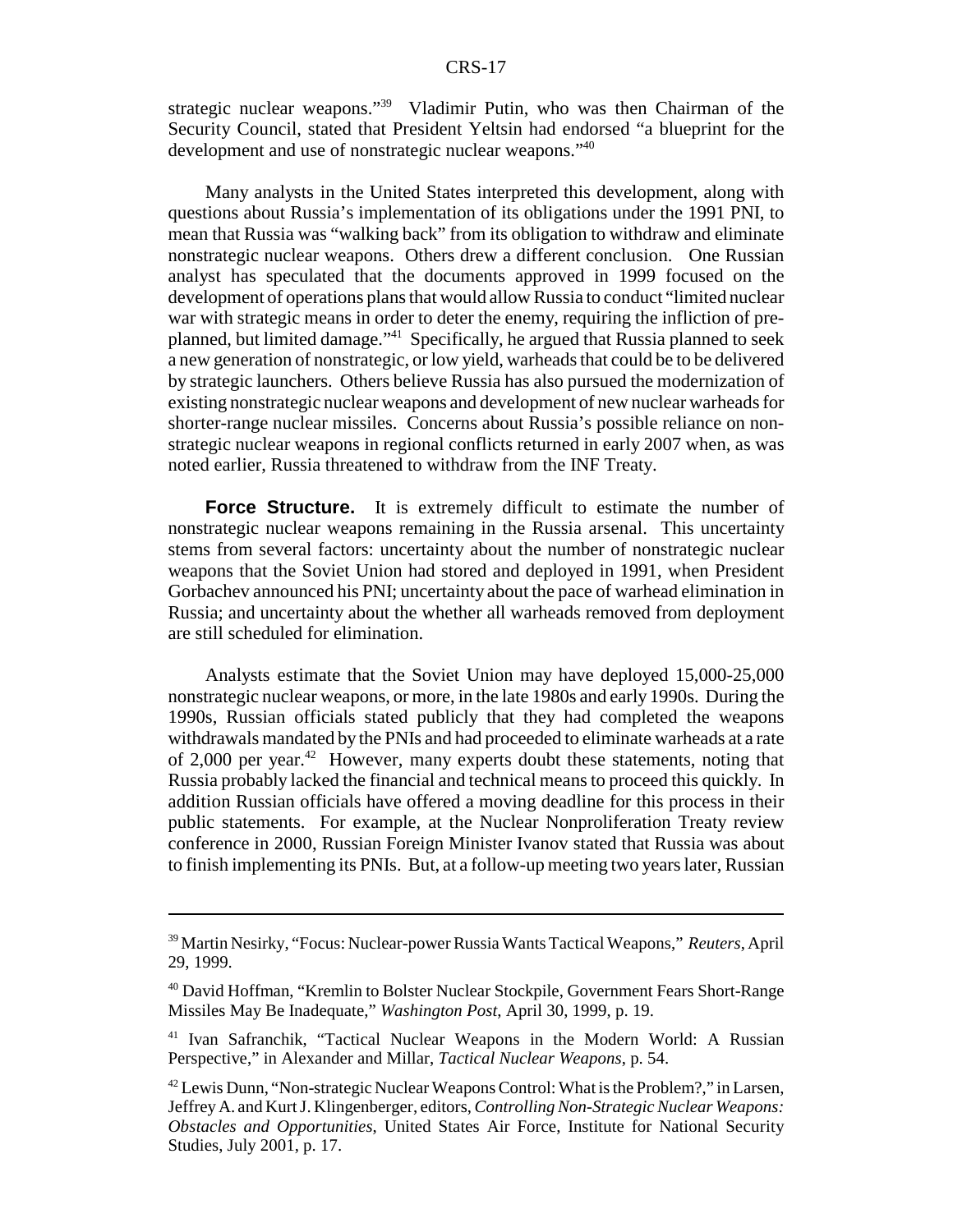officials stated that the elimination process was continuing, and, with adequate funding, could be completed by the end of  $2004<sup>43</sup>$  Furthermore, in late 2003, General Yuri Baluyevsky, who was then the first deputy chief of staff of the Russian General Staff stated that Russia would not destroy all of its tactical nuclear weapons, that it would, instead, "hold on to its stockpiles" in response to U.S. plans to develop new types of nuclear warheads.<sup>44</sup> Many analysts and U.S. officials interpreted this statement as a sharp reversal of Russia's commitments under the 1991 PNIs.

With consideration for these uncertainties, analysts have estimated that Russia may still have between 3,000 and 8,000 warheads for nonstrategic nuclear weapons, with the lower number reflecting the number of deployed weapons and the higher number including those weapons that remain in central storage. While some estimate that only air-delivered weapons remain operational, the total amount may be split between warheads for tactical aviation, naval nuclear weapons, and air defense missiles, with some ground forces still in the mix.<sup>45</sup> Russia had also reportedly reduced the number of military bases that could deploy nonstrategic nuclear weapons by over 250 and had consolidated its storage areas for these weapons, eliminating about two-thirds of the 500-600 facilities it had operated at the beginning of the 1990s.<sup>46</sup>

## **Changing the Focus of the Debate**

The preceding sections of this report focus exclusively on U.S. and Soviet/Russian nonstrategic nuclear weapons. These weapons were an integral part of the Cold War stand-off between the two nations. The strategy and doctrine that would have guided their use and the numbers of deployed weapons both figured into calculations about the possibility that a conflict between the two nations might escalate to a nuclear exchange. Other nations — including France, Great Britain and China — also had nuclear weapons, but these did not affect the central conflict of the Cold War in the same way as U.S. and Soviet forces.

The end of the Cold War, however, and the changing international security environment during the 1990s, renders incomplete any discussion of nonstrategic nuclear weapons that is limited to U.S. and Russian forces. Because both these nations maintain weapons and plans for their use, the relationship between the two nations could still affect the debate about these weapons. In addition, Russian officials have turned to these weapons as a part of their response to concerns about

<sup>43</sup> Joshua Handler, in Alexander and Millar, *Tactical Nuclear Weapons*, p. 29.

<sup>44</sup> Vladimir Isachenkov, "U.S. Nuke Development Concerns Russia," *Interfax*, November 26, 2003.

<sup>&</sup>lt;sup>45</sup> A table summarizing three different estimates can be found in Andrea Gabbitas, "Nonstrategic Nuclear Weapons: Problems of Definition," in Larsen, Jeffrey A. and Kurt J. Klingenberger, editors, *Controlling Non-Strategic Nuclear Weapons: Obstacles and Opportunities*, United States Air Force, Institute for National Security Studies, July 2001, p. 25. See also Nikolai Sokov, "*The Tactical Nuclear Weapons Controversy*," Jane's Defence Weekly, January 2001, pp. 16-17.

<sup>46</sup> Joshua Handler, in Alexander and Millar, *Tactical Nuclear Weapons*, p. 30.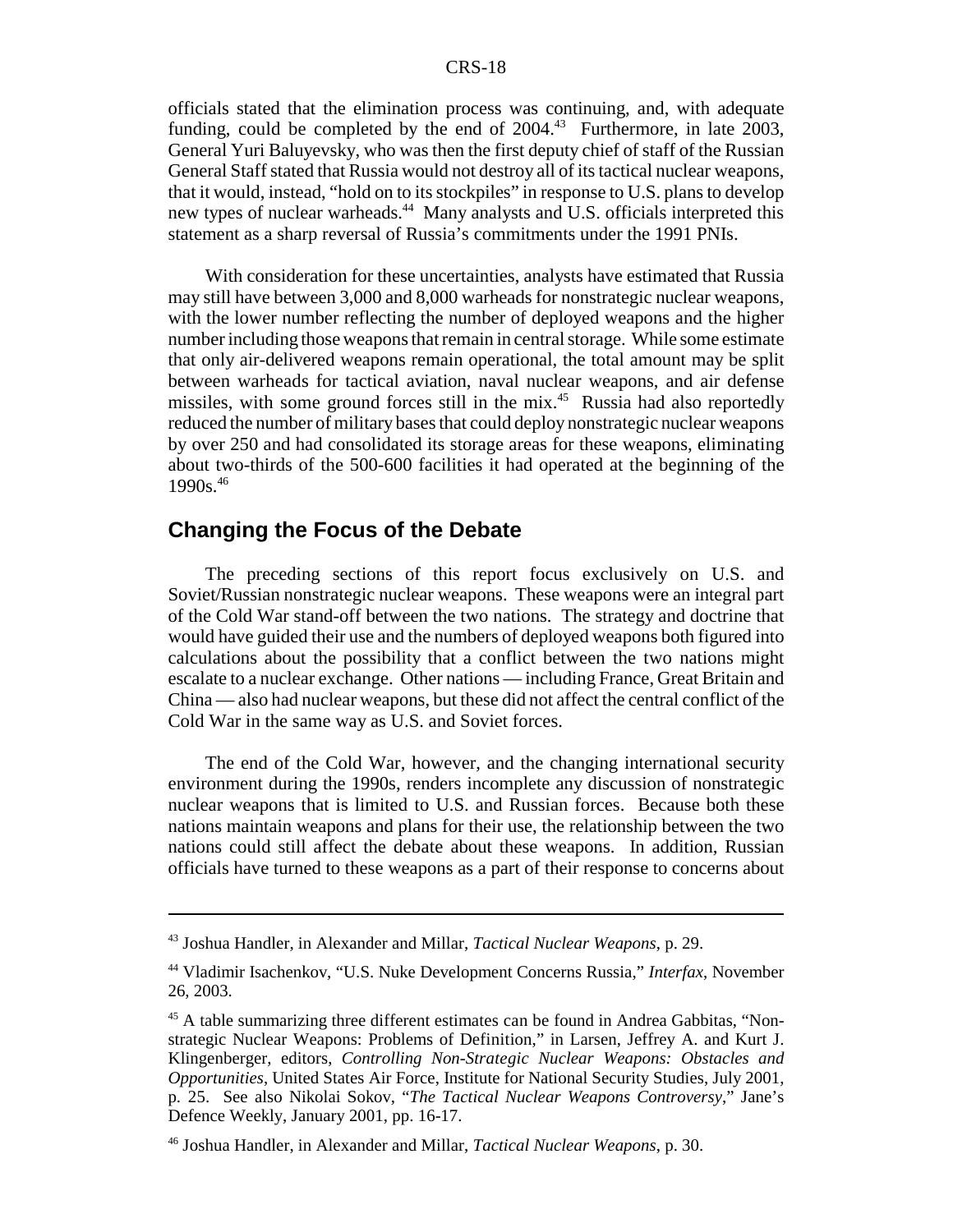a range of U.S. and NATO policies. Nevertheless, both these nations have looked beyond their mutual relationship when considering possible threats and responses that might include the use of nonstrategic nuclear weapons. Both nations have highlighted the threat of the possible use of nuclear, chemical or biological weapons by other potential adversaries or non-state actors. Both have indicated that they might use nuclear weapons to deter or respond to threats from other nations.

In addition, many analysts believe that a debate about nonstrategic nuclear weapons can no longer focus exclusively on the U.S. and Russian arsenals. Even though tensions have eased in recent years, with their nuclear tests in 1998 and continued animosity towards each other, India and Pakistan have joined the list of nations that may potentially resort to nuclear weapons in the event of a conflict. If measured by the range of delivery vehicles and the yield of the warheads, these nations' weapons could be considered to be nonstrategic. But each nation could plan to use these weapons in either strategic or nonstrategic roles. Both nations continue to review and revise their nuclear strategies, leaving many questions about the potential role for nuclear weapons in future conflicts. China also has nuclear weapons with ranges and missions that could be considered nonstrategic. Many analysts have expressed concerns about the potential for the use of nuclear weapons in a conflict over Taiwan or other areas of China's interests. This report does not review the nuclear weapons programs in these nations.<sup>47</sup> However, when reviewing the issues raised by, problems attributed to, and solutions proposed for nonstrategic nuclear weapons, the report acknowledges the role played by the weapons of these other nations.

## **Issues for Congress**

Although nonstrategic nuclear weapons have not held a high profile in debates over national security or arms control debates, the  $110<sup>th</sup>$  Congress may still address issues raised by these weapons in its discussions of U.S. nuclear weapons policy and U.S. nonproliferation policy. Analysts have identified several issues, or problems, associated with the continuing deployment of U.S. and Russian nonstrategic nuclear weapons. They have also identified potential policy options, or solutions, that might resolve these problems. However, they do not all agree on the importance of the problems or the need for the solutions. This section identifies these problems and potential solutions and reviews the contrasting opinions about them.

#### **Issues**

**Safety and Security of Russian Nonstrategic Nuclear Weapons.** Most analysts agree that the greatest risks from Russia's continued deployment of nonstrategic nuclear weapons stem from potential problems with their safety and security in storage areas and a possible lack of central control over their use when deployed in the field. These weapons were deployed, and many remain in storage, at remote bases close to potential battlefields and far from the central command

 $47$  For a more detailed discussion of Indian, Pakistani, and Chinese nuclear weapons, see Alexander, Brian and Alistair Millar, editors, *Tactical Nuclear Weapons*, op cit.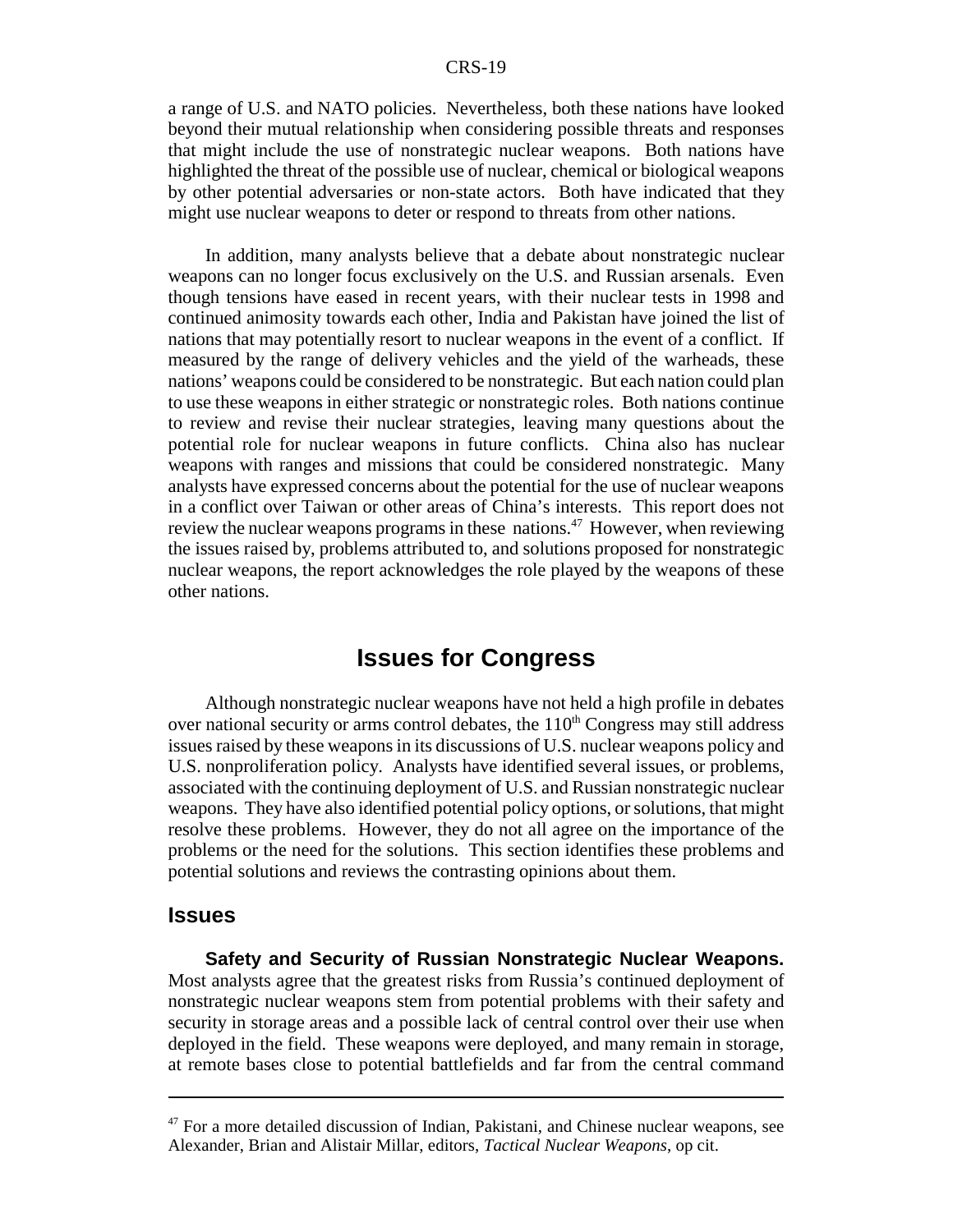authority in Moscow. Further, the economic chaos in Russia during the 1990s raised questions about the stability and reliability of the troops charged with monitoring and securing these weapons. Hence, these issues raise concerns about the possibility that the weapons might be lost, stolen, or sold to other nations or groups seeking nuclear weapons.<sup>48</sup> Russian officials acknowledged concerns about the safety and security of these weapons in the early 1990s, and such concerns may have contributed to acceptance of the PNIs in 1991. But Russian officials deny that they have lost control over any of their nonstrategic nuclear weapons and they contend that the problems have been resolved as the weapons have been withdrawn to central storage areas.49 There is no public evidence from western sources about any episodes of lost, sold, or stolen Russian nuclear weapons, but concerns remain that these weapons might find their way to officials in rogue nations or non-state actors.

**The Role of Nonstrategic Nuclear Weapons in Russia's National Security Policy.** Many analysts also argue that Russia's nonstrategic nuclear weapons pose a risk to the United States, its allies, and others because Russia has altered its national security concept and military strategies, increasing its reliance on nuclear weapons. Some fear that Russia might resort to the early use of nuclear weapons in a conflict along its periphery, which could lead to a wider conflict and the possible involvement of troops from NATO or other neighboring countries. possibly drawing in new NATO members. Some also believe that Russia could threaten NATO with its nonstrategic nuclear weapons because Russia sees NATO as a threat to its security. Russian analysts and officials have argued that NATO enlargement, with the possible deployment of nuclear weapons on the territories of new NATO members close to Russia's borders, demonstrated how much NATO could threaten Russia.

Others argue, however, that regardless of Russia's rhetoric, "Russia's theater nuclear weapons are not ... destabilizing." Even if modernized, these weapons will not "give Moscow the capability to alter the strategic landscape."<sup>50</sup> Further, many doubt that Russian weapons, even with its new military strategy, pose a threat to NATO or U.S. allies. They argue that Russia would only use these weapons in response to a weak performance by its conventional forces in an ongoing conflict. Since it would be extremely unlikely for NATO to be involved in a conventional conflict with Russia, it would be extremely unlikely for Russian weapons to find targets in NATO nations.

<sup>&</sup>lt;sup>48</sup> "Because of their size and forward basing, they are especially vulnerable to theft and unauthorized use." See William C. Potter and Nikolai Sokov, "Nuclear Weapons that People Forget," *International Herald Tribune*, May 31, 2000.

<sup>49</sup> Russia's defense minister, Sergei Ivanov, has said that Russia's nuclear arsenal is safe and militants could never steal an atomic bomb from the country. He further noted that it is a myth that "Russian nuclear weapons are guarded badly and weakly." See "Russia Says No Militant Threat to Nuclear Arsenal," *Reuters*, August 3, 2004.

<sup>&</sup>lt;sup>50</sup> Robert Joseph, "Nuclear Weapons and Regional Deterrence," in Larson, Jeffrey A. and Kurt J. Klingenberger, editors, *Controlling Non-Strategic Nuclear Weapons: Obstacles and Opportunities*, United States Air Force, Institute for National Security Studies, July 2001. pp. 90-92.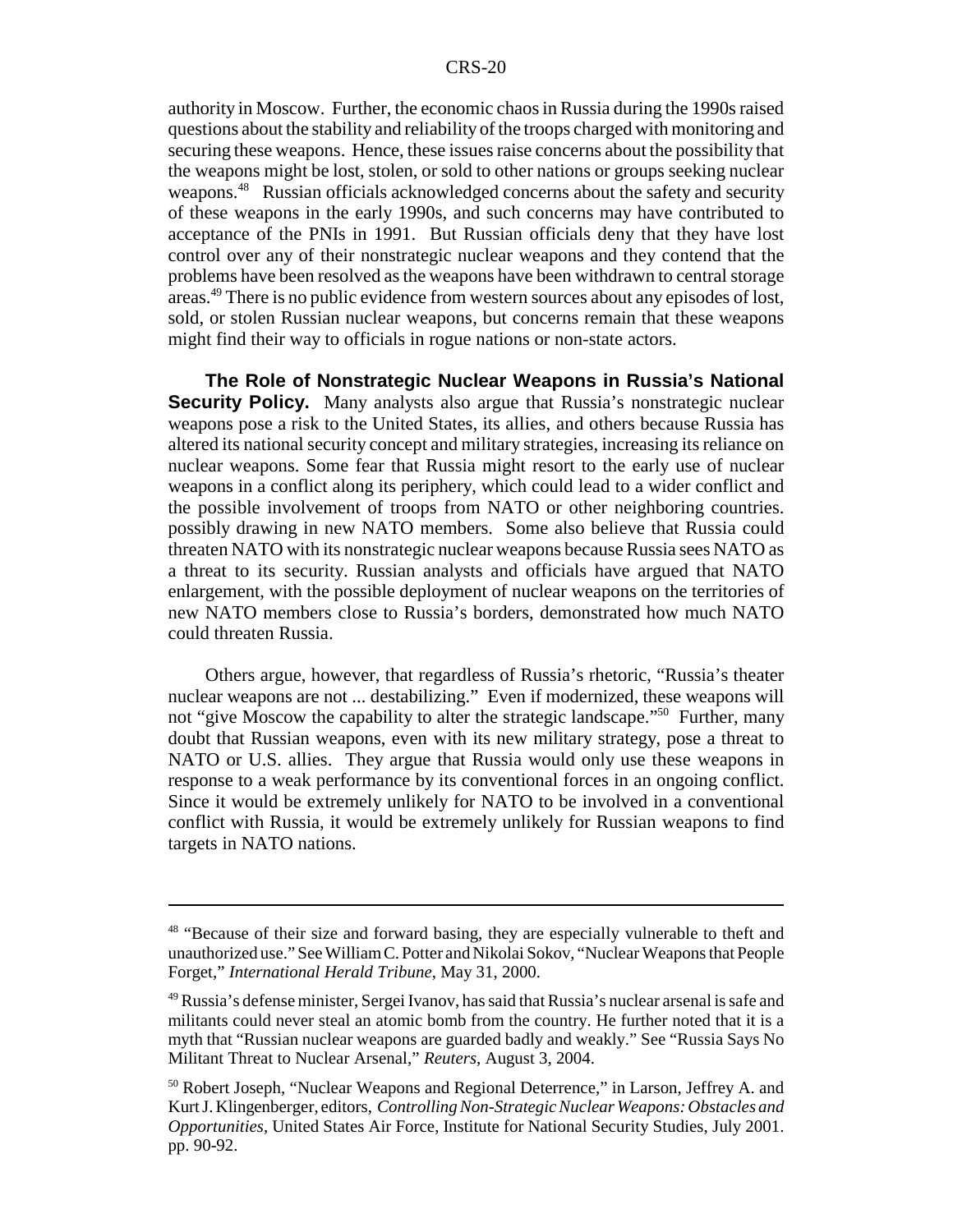**The Role of Nonstrategic Nuclear Weapons in U.S. National Security Policy.** The Bush Administration has claimed, as a result of its 2001 Nuclear Posture Review, the United States has reduced its reliance on nuclear weapons by increasing the role of missile defenses and precision conventional weapons in the U.S. deterrent posture. However, the Administration also noted, as a result of the Nuclear Posture Review, that the United States would no longer base the size and structure of its nuclear forces only on "the Russian threat." Instead, the United States would acquire and maintain those capabilities that it needed to deter and defend against the capabilities of any nation with the potential to threaten the United States, particularly if the potential adversary possesses weapons of mass destruction. It noted that these new, threatening capabilities could include hardened and deeply buried targets and, possibly, bunkers holding chemical or biological weapons. It indicated that the United States would seek to develop the capabilities to destroy these types of facilities.

The Administration has argued that its new policy is designed to enhance deterrence, by giving the United States more credible, "tailored" options in the event of a conflict with a nation armed with chemical, biological, or nuclear weapons. This, however presumes that the U.S. military could identify a credible scenario that included the option of using nuclear weapons. This may not be possible in battlefield contingencies, when U.S. forces would be vulnerable to fallout and other nuclear effects. Further, the use of nuclear weapons to destroy underground bunkers housing chemical or biological weapons presumes that the United States would have the exquisite intelligence needed to locate the bunkers with the agents. Anything less than a direct, precise attack could disperse more agent than it destroyed. Furthermore, such bunkers could be built within an extensive network of tunnels, using blast doors, reinforced concrete, and other shock absorbing techniques, which would further interfere with U.S. efforts to destroy them. In addition, the Administration's critics argue that, by tailoring its nuclear weapons to achieve specific battlefield objectives, the United States would actually increase the likelihood of nuclear use, rather than enhance nuclear deterrence. Further, they note that the United States does not need new nuclear weapons to achieve its battlefield objectives. It demonstrated in the early phases of the war in Iraq that its conventional forces were more than capable of defeating an enemy and overthrowing a regime, even one with many deeply buried targets, with relative ease.<sup>51</sup> Therefore, the demonstrated, overwhelming superiority of U.S. conventional forces, rather than the hypothetical threat of nuclear use, would serve as a more potent deterrent in future conflicts.

**The Role of Nonstrategic Nuclear Weapons in NATO Policy and Alliance Strategy.** Many analysts have questioned whether the United States needs to continue to deploy nuclear weapons in Europe, more than 15 years after the collapse of the Warsaw Pact and demise of the Soviet Union. NATO policy still views these weapons as a deterrent to any potential adversary, and they also serve as a link among the NATO nations, with bases in several nations and shared responsibility for nuclear policy planning and decision-making. But, if the United States develops new nuclear warheads that can fulfill nonstrategic missions with

<sup>51</sup> William Arkin, "New Nukes? No Way," *Los Angeles Times*, August 17, 2003.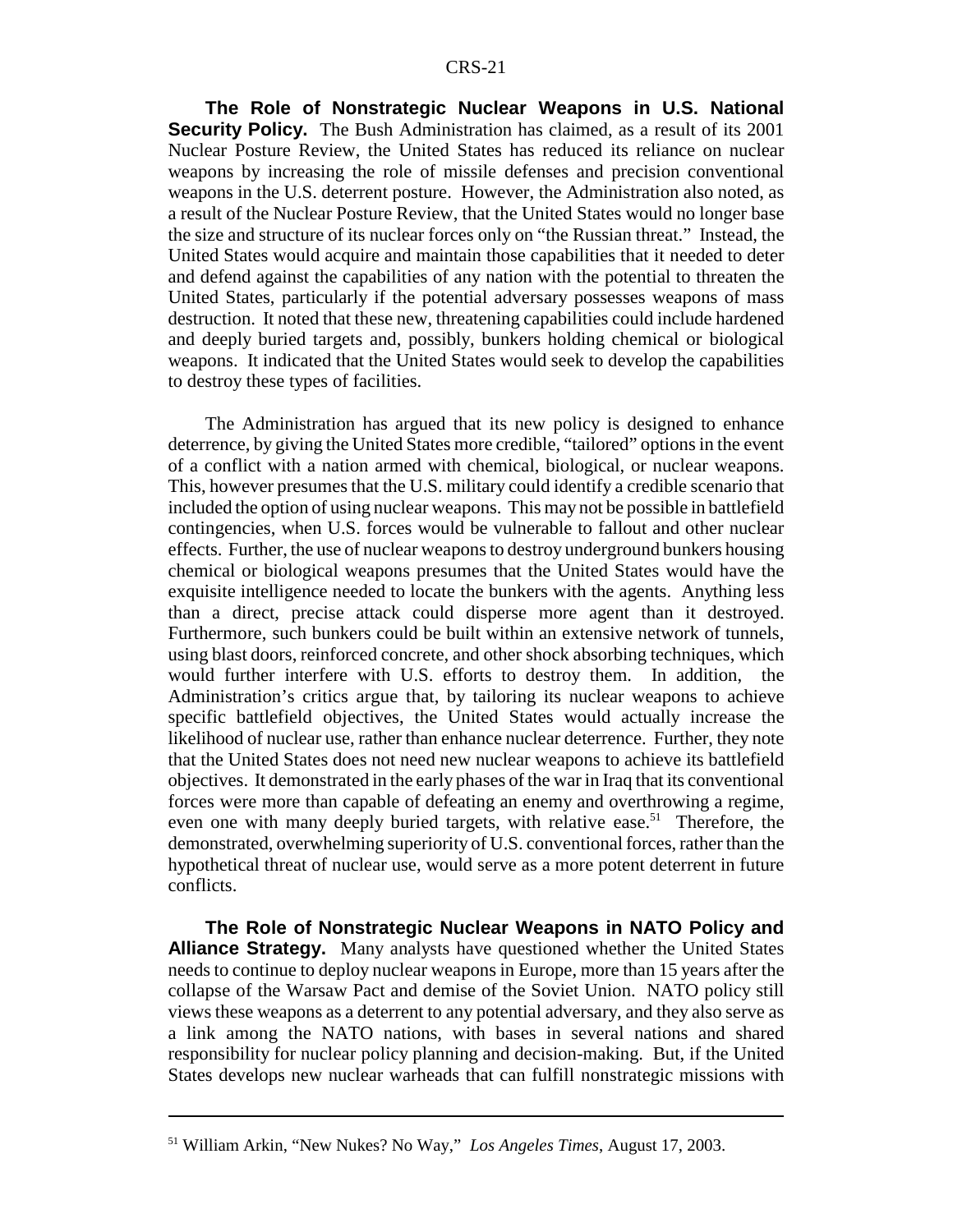delivery from a strategic platforms (such as a heavy bomber), the need for forward basing in Europe diminishes. Hence, some believe that the blurring of the distinction between nonstrategic and strategic delivery vehicles, along with the increasing concerns about threats outside of Europe, have reduced the utility of forwarddeployed nuclear weapons.

Some also question whether the United States and NATO might benefit from the removal of these weapons. Not only would this address the Air Force's operational and security costs associated with their deployment, it also could serve as a signal to Russia of NATO's intentions to address Russia's perception of the threat from NATO. This, in turn, might encourage Russia to accept negotiated limits or transparency measures on its nonstrategic nuclear weapons. Some also believe that a NATO "step away" from these weapons would encourage Russia to reduce its reliance on nonstrategic nuclear weapons.

**The Relationship Between Nonstrategic Nuclear Weapons and U.S. Nonproliferation Policy.** The Bush Administration has stated that the new U.S. nuclear posture, along with the research into the development of new types of nuclear warheads, contributes to U.S. efforts to stem the proliferation of nuclear, chemical, and biological weapons. It argues that, by creating a more credible threat against the capabilities of nations that seek these weapons, the U.S. policy deters their acquisition or deployment. It also reinforces the value of the U.S. extended deterrent to allies in Europe and Japan, thus discouraging them from acquiring their own nuclear weapons.<sup>52</sup>

Critics of the Administration's policy question whether the United States needs new nuclear weapons to deter the acquisition or use of WMD by other nations; as was noted above, they claim that U.S. conventional weapons can achieve this objective. Further, many analysts claim that the U.S. policy will actually spur proliferation, encouraging other countries to acquire their own WMD. Specifically, they note that U.S. plans and programs reinforce the view that nuclear weapons have military utility. If the world's only conventional superpower needs more nuclear weapons to maintain its security, then it would be difficult for the United States to argue that other nations could not also benefit from these weapons. Such nations could also argue that nuclear weapons would serve their security interests. Consequently, according to the Administration's critics, the United States might ignite a new arms race if it pursues new types of nuclear weapons to achieve newly defined battlefield objectives.<sup>53</sup> The Administration has countered this argument by noting that few nations acquire nuclear weapons in response to U.S. nuclear

<sup>52</sup> *An Assessment of the Impact of Repeal of the Prohibition on Low Yield Warhead Development on the Ability of the United States to Achieve its Nonproliferation Objectives*, jointly submitted to the Congress by the Secretary of State, Secretary of Defense, and Secretary of Energy, March 2004, p. 4.

<sup>&</sup>lt;sup>53</sup> "The long term consequences of developing new nuclear weapons might well be to push Iran, North Korea, and other states to work harder and faster in developing and manufacturing their own nukes." See William Arkin, "New Nukes? No Way," *Los Angeles Times*, August 17, 2003.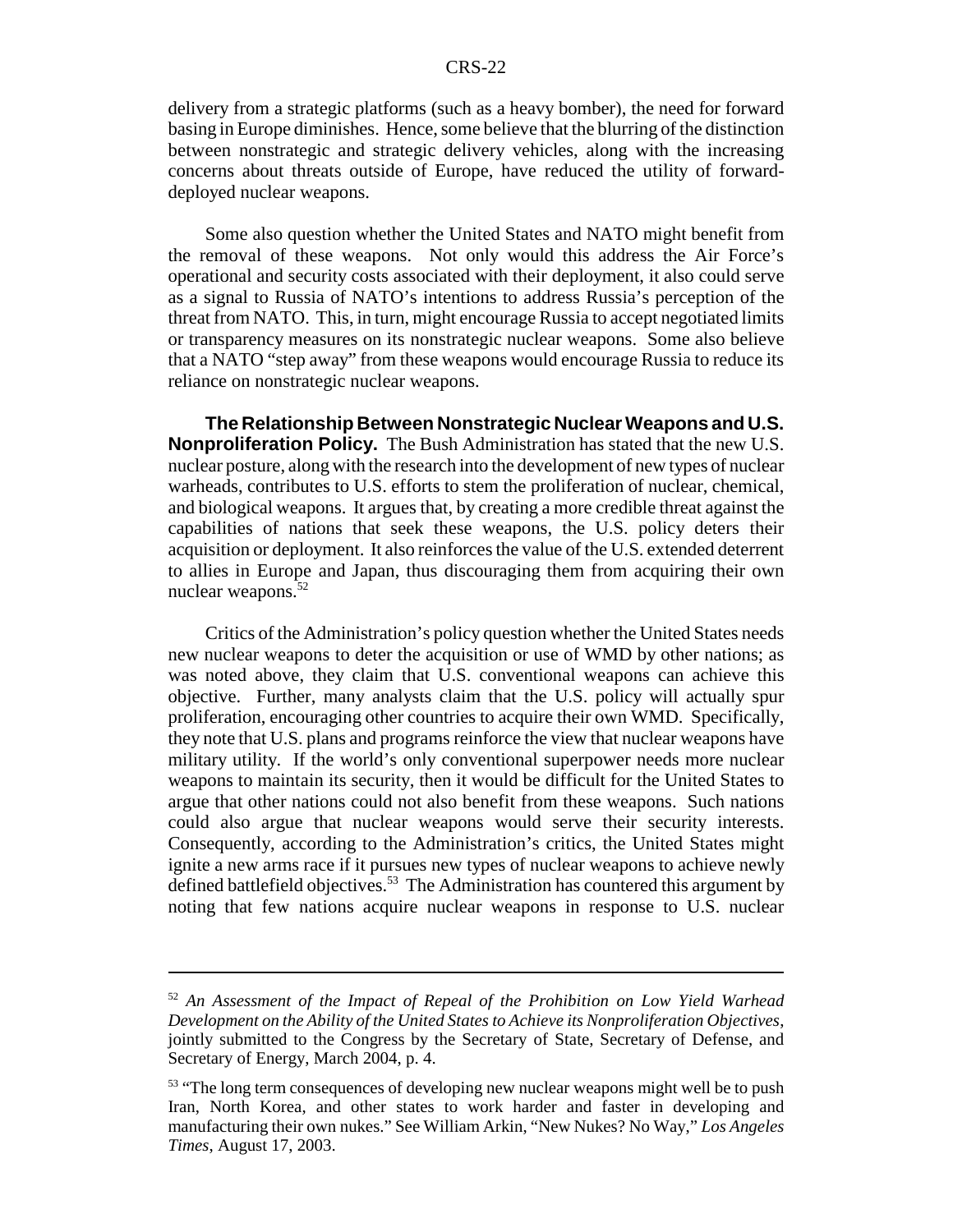programs. They do so either to address their own regional security challenges, or to counter U.S. conventional superiority.<sup>54</sup>

## **Policy Options**

**Status Quo.** The Bush Administration, and some analysts outside government, argue that the United States does not have to adopt any new or different policies to address the issues raised above. They argue that the 2001 Nuclear Posture Review *strengthened* the U.S. nuclear deterrent by adjusting U.S. strategy and doctrine to address emerging, rather than Cold War, threats. They do not believe that these policy changes undermine U.S. nonproliferation policy or that they make the use of nuclear weapons more likely in future conflicts.

The Bush Administration also has not adopted any new policies to address the potential risks created by Russia's continued deployment of nonstrategic nuclear weapons. It did not address these weapons in the negotiations on the Strategic Offensive Reductions Treaty, although Administration officials did pledge to raise concerns about these weapons in discussions with their Russian counterparts. However, the Administration appears to believe that any concerns about the safety and security of these weapons can be addressed through the ongoing Cooperative Threat Reduction Program. They argue, however, that Russian nonstrategic nuclear weapons pose no military threat to stability or security for the United States or its allies, and therefore, require no unilateral or cooperative responses from the United States.<sup>55</sup> Further, some argue that any reciprocal or cooperative effort to address concerns about Russia's nonstrategic nuclear weapons, such as negotiated transparency or arms control measures, could undermine U.S. flexibility and limit U.S. and NATO options for the deployment of nonstrategic nuclear weapons. Specifically, "pursuing arms control agreements on these weapons might undercut NATO's nuclear posture, generating political pressure to withdraw the remaining weapons." In addition, "arms control would make problematic the development of new [nonstrategic nuclear weapons] capabilities that may be required to deter and defend against today's threats, and, especially, for the deterrence of rogue states armed with weapons of mass destruction."56

**Reduce Reliance on Nuclear Weapons.** Many analysts believe the United States should adopt a policy that reduces its reliance on nuclear weapons, in

<sup>54</sup> *An Assessment of the Impact of Repeal of the Prohibition on Low Yield Warhead Development on the Ability of the United States to Achieve its Nonproliferation Objectives*, jointly submitted to the Congress by the Secretary of State, Secretary of Defense, and Secretary of Energy, March 2004, p. 4.

<sup>&</sup>lt;sup>55</sup> An official with the Bush Administration's National Security Council staff has stated that "Russia's theater nuclear weapons, even if modernized, will not give Moscow the capability to alter the strategic landscape." He further noted that "Russia's theater nuclear weapons are not... destabilizing." See Robert Joseph, "Nuclear Weapons and Regional Deterrence," In Larson, Jeffrey A. and Kurt J. Klingenberger, editors, *Controlling Non-Strategic Nuclear Weapons: Obstacles and Opportunities*, United States Air Force, Institute for National Security Studies, July 2001, p. 90.

<sup>56</sup> Ibid., p. 92.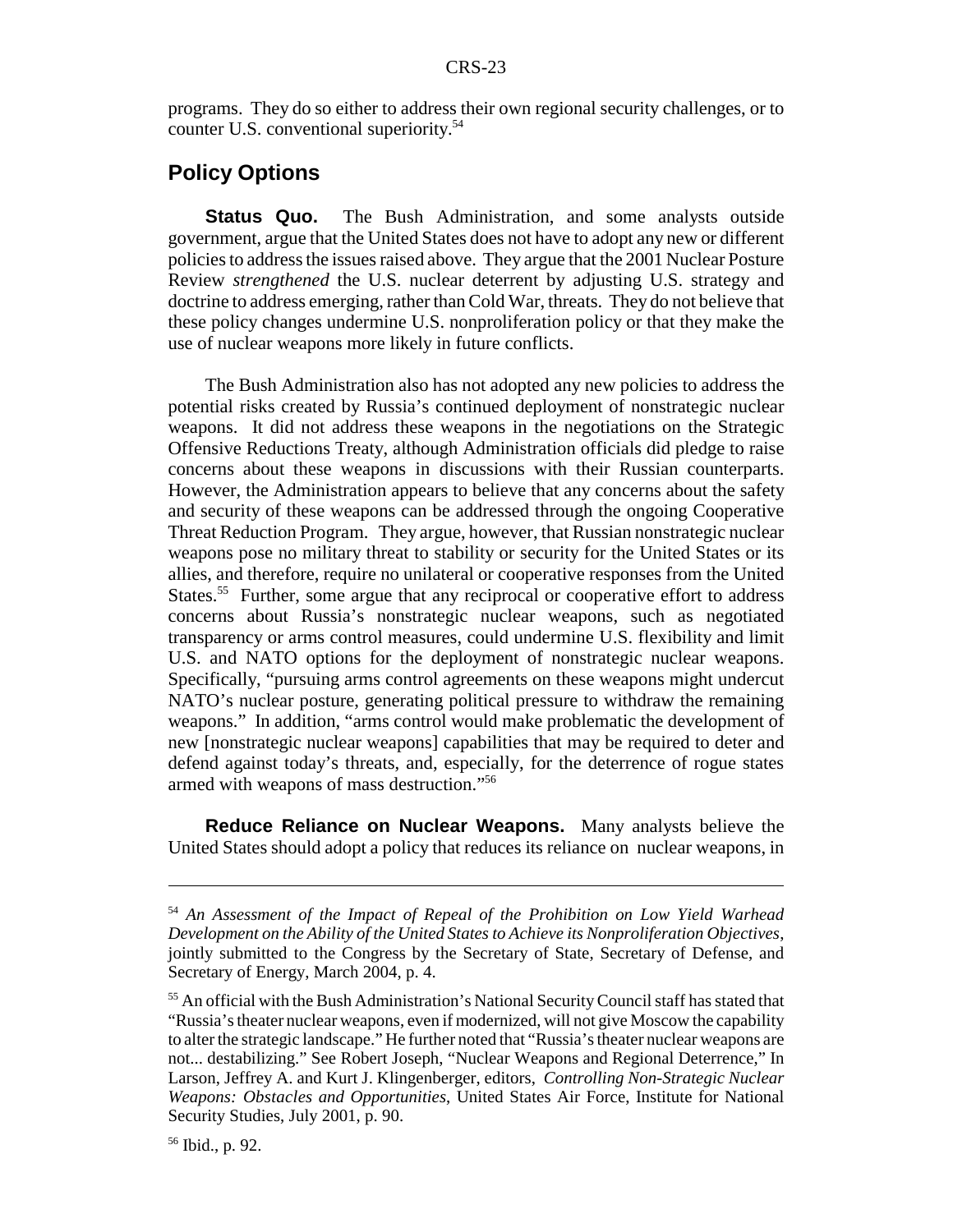general, and weapons with battlefield objectives, in particular. The Bush Administration argues that its policy achieves this objective, by including missile defenses and precision strike conventional weapons in its new "triad" of U.S. forces and capabilities. Others, however, argue that the Administration's policy actually blurs the distinction between conventional and nuclear weapons, and may increase the U.S. reliance on nuclear weapons by adding to the contingencies when the United States would consider nuclear use. They argue, instead, that the United States should adopt a "no first use" pledge, so that the United States would make it clear that it would not use nuclear weapons against non-nuclear states. At present, the United States does not explicitly threaten to use nuclear weapons, but it also will not rule out their use. Supporters of the existing policy argue that this ambiguity enhances deterrence, by keeping the possible prospect of nuclear attack in the adversary's calculations.

Those who support a "no first use" pledge argue that it would reduce the perceived value of nuclear weapons, indicating that they serve only as a deterrent to the use of nuclear weapons by other nations. Many believe that this change in policy would not hinder U.S. deterrent strategy or U.S. security because they believe that the U.S. nuclear deterrent is robust, with thousands of deployed nuclear warheads, and that U.S. conventional forces are sufficient to address any potential or emerging threats to U.S. security. This includes the potential need for the United States to attack hardened and deeply buried targets, including those that might house chemical or biological weapons. The United States could use its conventional weapons to seal off entry and exit points and to cut off communications and ventilation,<sup>57</sup> thereby "sealing" chemical or biological weapons in place in their underground bunkers for the duration of a conflict. The United States could then remove and dispose of these weapons after winning the conflict, without risking dispersing them and creating fallout with a nuclear attack.

Some have also argued that, if the United States and NATO reduce their reliance on nuclear weapons, possibly even withdrawing nonstrategic nuclear weapons from Europe, Russia might also alter its policy. Others, however, argue that Russia's policy is only rhetorically linked to NATO policy, and with continuing concerns about weaknesses in its conventional forces, Russia is unlikely to respond with its own change in policy. Some also believe that changes in U.S. and NATO policy could affect the policies of other nations with nonstrategic nuclear weapons, such as India, Pakistan, or China, by demonstrating that the United States has reduced its reliance on nuclear weapons. Others, however, point out that these nations have acquired their nuclear weapons to address their own security interests, and are unlikely to alter limit their forces simply because the United States and NATO have set an example of reductions.

**Cooperative Responses.** Analysts have noted that the only arms control measures affecting nonstrategic nuclear weapons, the 1991 PNIs, do not require data exchanges and did not establish monitoring provisions so each nation can be certain that the other is adhering to its commitments. They also are voluntary; because they

<sup>57</sup> Stansfield Turner, "Nukes: Can U.S. Practice What it Preaches?," *Christian Science Monitor*, January 28, 2004.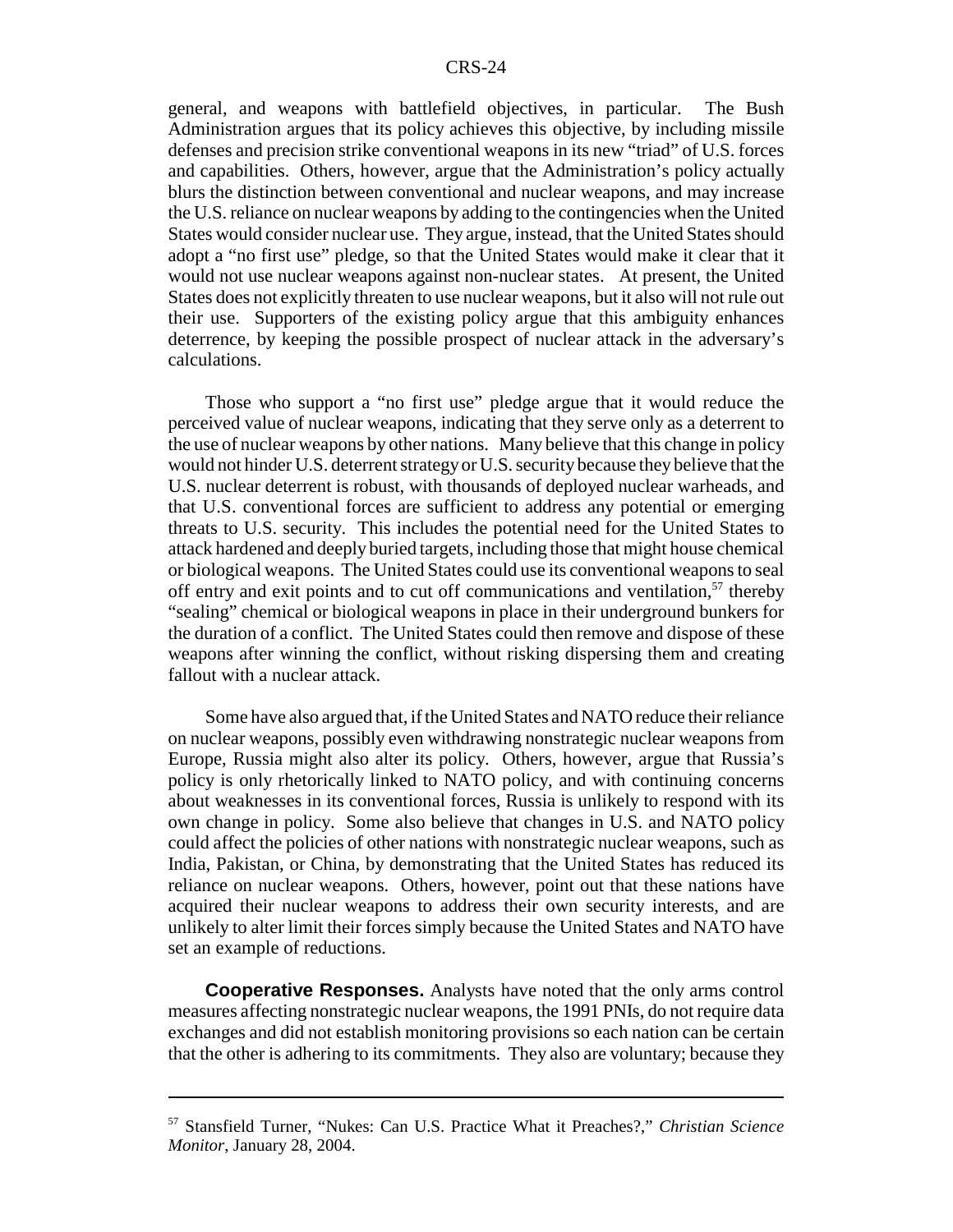are not incorporated in a formal treaty or agreement. Either side could reverse its commitments at any time. Hence, the reductions under these measures may be vulnerable to disruptions in the relationship between the United States and Russia. Those who believe that U.S. and Russian nonstrategic nuclear weapons continue to pose a threat to international security, either because of the prospects for loss of control over Russian weapons, by deliberate use by either nation, or because of their symbolic value and potential to undermine nonproliferation policies, argue that the United States and Russia should pursue further cooperative measures to address the perceived threats from the weapons and the perceived weaknesses in the existing controls on them. Congress also voiced its interest in the future of these weapons. Section 1212 of the FY2006 Defense Authorization Act (P.L. 109-163) calls on the Secretary of Defense to determine whether it is in the U.S. national security interest "to identify and develop mechanisms and procedures to implement the transparent reductions in nonstrategic nuclear weapons" and "to identify and develop mechanisms and procedures to implement the transparent dismantlement of excess nonstrategic nuclear weapons."

Analysts outside government have offered several proposals for cooperative measures that might address concerns with nonstrategic nuclear weapons. For example, in an article published in the *Wall Street Journal* in early 2008, several former senior defense and national security officials argued that the United States should "start a dialogue, including within NATO and with Russia, on consolidating the nuclear weapons designed for forward deployment to enhance their security, and as a first step toward careful accounting for them and their eventual elimination."58 This proposal is a part of a larger agenda that these officials have outlined as part of a path toward a "World Free of Nuclear Weapons." Other analysts have proposed a number of measures that might be taken specifically to address concerns about nonstrategic nuclear weapons. These include:

**Increase Transparency.** Many analysts argue that the United States and Russia should, at a minimum, provide each other with information about their numbers of nonstrategic nuclear weapons and the status (i.e. deployed, stored or awaiting dismantlement) of these weapons. Such information might help each side to monitor the other's progress in complying with the PNIs; it could also help resolve questions and concerns that might come up about the status of these weapons or their vulnerability to theft or misuse. The United States and Russia have discussed transparency measures for nuclear weapons in the past, in a separate forum in the early 1990s, and as a part of their discussions the framework for a START III Treaty in the late 1990s. They failed to reach agreement on either occasion. Russia, in particular, has seemed unwilling to provide even basic information about its stockpile of nonstrategic nuclear weapons. Some in the United States have resisted as well, arguing, in particular, that public discussions about the numbers and locations of U.S. nuclear weapons in Europe could increase pressure on the United States to withdraw these weapons.

<sup>58</sup> George P. Schultz, William J. Perry, Henry A. Kissinger and Sam Nunn. Toward a Nuclear Free World. Wall Street Journal. January 15, 2008. p. 13.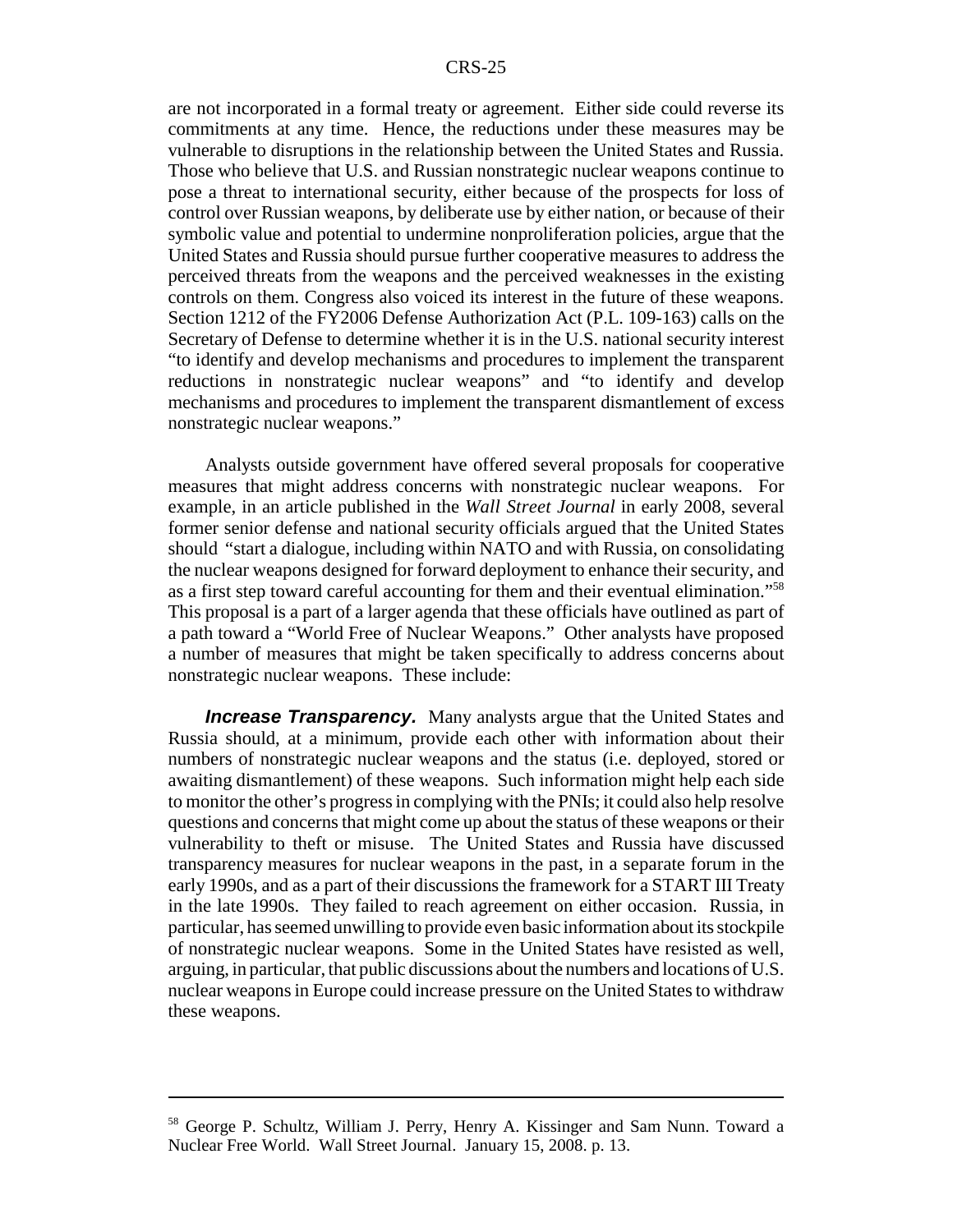*Expand Threat Reduction Assistance.* In the early 1990s, as a part of the early efforts of the Cooperative Threat Reduction Program, the United States provided Russia with assistance in transporting nuclear weapons back to Russia from other former Soviet republics. It has also provided Russia with assistance in improving security at its central storage facilities for nuclear weapons. However, much of this assistance focused on the warheads removed from strategic nuclear weapons, rather than nonstrategic nuclear weapons. Because many nonstrategic nuclear weapons remain at remote storage areas near former deployment areas, and concerns remain about security at these facilities. Some analysts have suggested that the United States could expand its threat reduction assistance to these sites, so that it could build confidence in the safety and security of these weapons. Others, however, argue that the United States should only provide assistance at sites that support the retirement or elimination of nuclear warheads and should not provide funding for sites that can support the weapons' continued deployment. Some have also questioned whether Russia would accept assistance at these sites, particularly if it were not permitted reciprocal access to U.S. weapons storage sites. Russia did, however, recently conduct an exercise, with NATO observers and CTR funding, to explore the vulnerability of its nuclear weapons storage sites to incursions and theft.

*Negotiate a Formal Treaty.* Several analysts have suggested that the United States and Russia negotiate a formal treaty to both codify the measures outlined in the PNIs and to put further limits and restrictions on each nation's nonstrategic nuclear weapons. Such an agreement could mandate further reduction in deployed weapons, including U.S. weapons in Europe, and could result in both nations reducing their reliance on these weapons in their military strategies. Some analysts have also argued that this treaty could be multilateral, to include nations such as China, India, and Pakistan, rather than bilateral, thus introducing arms control limits to the forces of other nations with nonstrategic nuclear weapons.

However, as have been noted throughout this report, the two sides would likely find it difficult to agree on a definition of which weapons counted as nonstrategic nuclear weapons, particularly if either nation begins to deploy warheads designed to achieve battlefield objectives on long-range or strategic delivery vehicles. The issue would be further complicated by the fact that both the United States and Russia hold many of these warheads in storage, and some could conceivably return to deployment in a relatively short amount of time. To address these problems, some analysts have suggested that the arms control regime count and limit all warheads — stored and deployed, strategic and nonstrategic, etc. This type of agreement would allow each side to determine, for itself, the size and mix of its deployed forces, within the limits on total warheads.59 Critics argue that such limits would be extremely difficult to define and monitor, making it difficult to verify compliance with a warhead-control treaty. They also note that the lack of symmetry between U.S. and Russian forces would make it extremely difficult to find common definitions and limits that

<sup>&</sup>lt;sup>59</sup> "The only way to get a real handle on NSNF security, and the relationship of these weapons to strategic arms control and the real military threats they pose (while maintaining some capability) is the warhead control route." See Joseph F. Pilat, "Controlling Nonstrategic Nuclear Forces," in Larson, Jeffrey A. and Kurt J. Klingenberger, editors, *Controlling Non-Strategic Nuclear Weapons: Obstacles and Opportunities*, United States Air Force, Institute for National Security Studies, July 2001, p. 243.